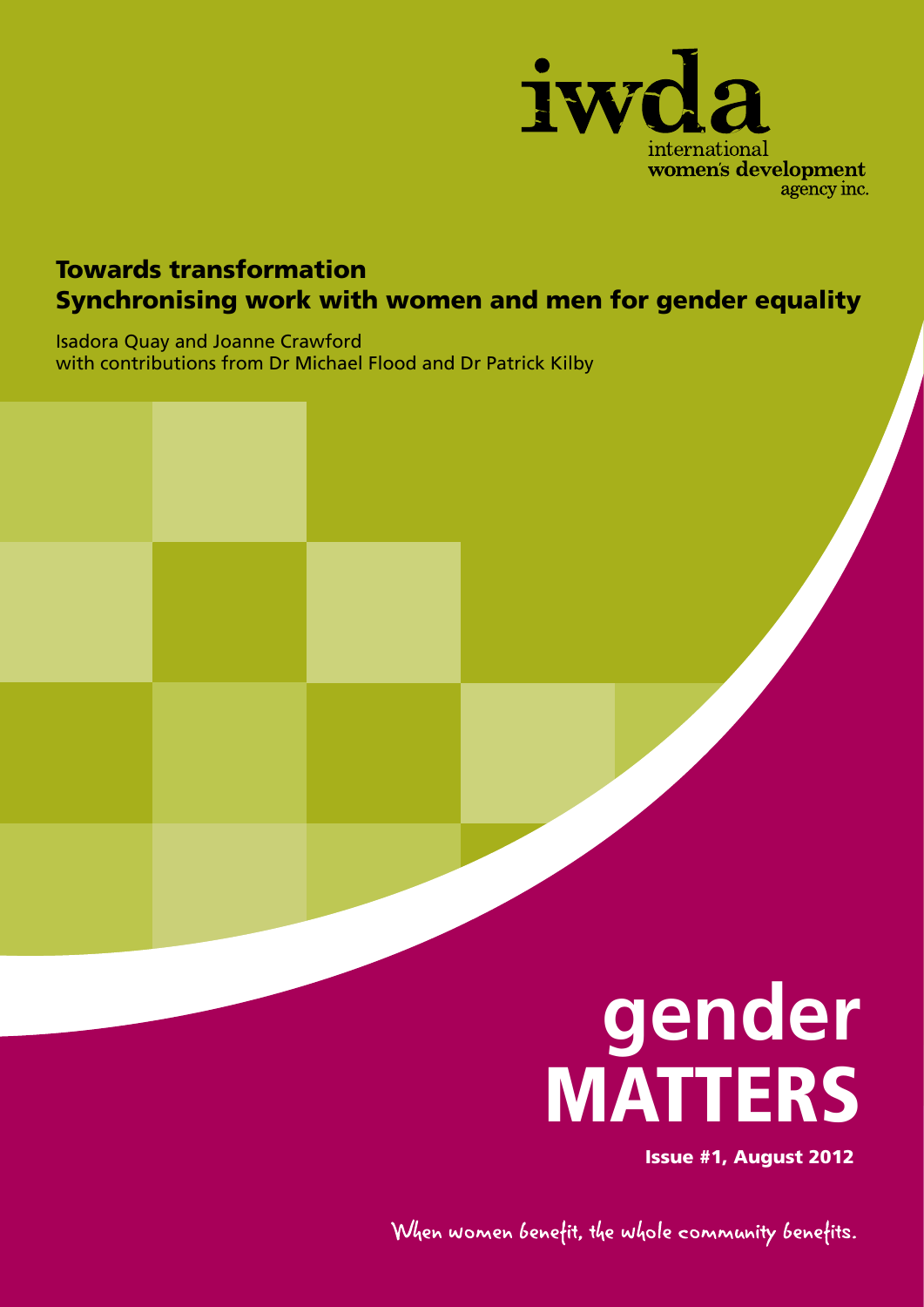| From gender-specific towards gender-synchronised       |  |
|--------------------------------------------------------|--|
|                                                        |  |
|                                                        |  |
| Gender-transformative' or 'gender-specific'?           |  |
|                                                        |  |
| Case study 1: gender synchronisation and intimate      |  |
| Case study 2: gender synchronisation in water, hygiene |  |
|                                                        |  |
|                                                        |  |
| 5 Reflections and directions for research. 15          |  |
|                                                        |  |

#### **Acknowledgments**

Elizabeth Starmann deserves a special mention for sharing with us the concept of gender synchronisation. Particular thanks are also due to Di Kilsby whose early feedback helped shape thinking about the issues explored here, and to Patrick Kilby, Joyce Wu and Michael Flood who provided critical feedback on the initial draft. We also appreciated the comments and input of IWDA staff.

#### **Institute for Sustainable Futures**

#### **Contents Partners featured in this publication**

IWDA recognises partnership and collaboration as fundamental to development effectiveness. As we work with partners, we build our capabilites and strengths to advocate for gender equality. Together we create space for women's voices to be heard and amplify those voices through networking, advocacy and research.

#### **Banteay Srei**

Banteay Srei ('Citadel of Women') is a Cambodian NGO that works to empower vulnerable women and their communities in Battambang and Siem Reap Provinces to improve their political, economic and social situation through community development activities, advocacy, and networking. Since establishing as an independent Cambodian-registered organisation in 2000, Banteay Srei has become a leading NGO supporting women leaders in rural areas, at village, commune and district level, so they can advocate for their rights and overcome the challenges they face.

#### **Cambodian Human Rights and Development Association**

The Cambodian Human Rights and Development Association (ADHOC) was founded by a group of former political prisoners in December 1991 after the signing of the Paris Peace Agreements on October 23, 1991. ADHOC is an independent, non-partisan, non-profit and non-governmental organisation. Its Women's and Children's Rights Program works towards improving the situation for women through investigation and intervention in cases of abuse; empowering women and informing them of their rights; anti-discrimination training; assisting women who have been victims of abuse in their reintegration; training in safe migration to ward against human trafficking; and advocacy.

The Institute for Sustainable Futures (ISF) was established as a flagship research institute of the University of Technology, Sydney in 1996. Its mission is to create change towards sustainable futures through independent, project-based research. In the WASH sector, ISF provides evidence to support better WASH policy, advocacy and practice in developing countries. It participates in international groups working to improve action on WASH and is a founding member of the Australian WASH Reference Group. From 2008 to 2010, ISF worked with IWDA on an AusAID-funded research project, *Making the Invisible Visible: Gender and Pacific Water, Sanitation and Hygiene Initiatives*, to identify gender equality outcomes from NGO WASH initiatives in the Pacific.

#### **Live and Learn Environmental Education**

Live and Learn Environmental Education (LLEE) started in 1992 as a group of volunteers promoting environmental education, and has since grown to operate in eight countries. LLEE specialises in community participatory education to promote sustainable livelihood development and conservation of environmental resources in some of the most vulnerable communities and biologically diverse regions in Asia and the Pacific. From 2008 to 2010, LLEE Fiji and World Vision Vanuatu were involved in research on gender and WASH undertaken by ISF and IWDA.The research explored gender outcomes from two LLEE Fiji projects which emphasised socially inclusive community engagement strategies.

#### **World Vision Cambodia**

World Vision Cambodia and IWDA worked together from 2006 until 2010 on an AusAID-funded integrated mine action project, *Community Strengthening and Gender Mainstreaming in Mine Action*, to deliver an integrated package of assistance to communities most affected by mines. The initiative made a significant contribution to improving land clearance and livelihoods for vulnerable households, including people with disabilities. It also advanced thinking and awareness of gender in mine action, including through publications, guidelines and modeling, and building evidence regarding the value of single-sex and mixed-sex de-mining groups.

#### **World Vision Vanuatu**

From 2008 to 2010, World Vision Vanuatu worked with IWDA, ISF and LLEE Fiji to investigate gender outcomes from WASH initiatives, focusing on two rural communities on Tanna Island involved in World Vision Vanuatu's WASH program. World Vision Vanuatu has been developing its community engagement approach to WASH since 2004 using the Participatory Hygiene and Sanitation Transformation methodology, with a particular emphasis on socially-inclusive community engagement and planning. The research found this approach played a critical role in achieving positive gender outcomes.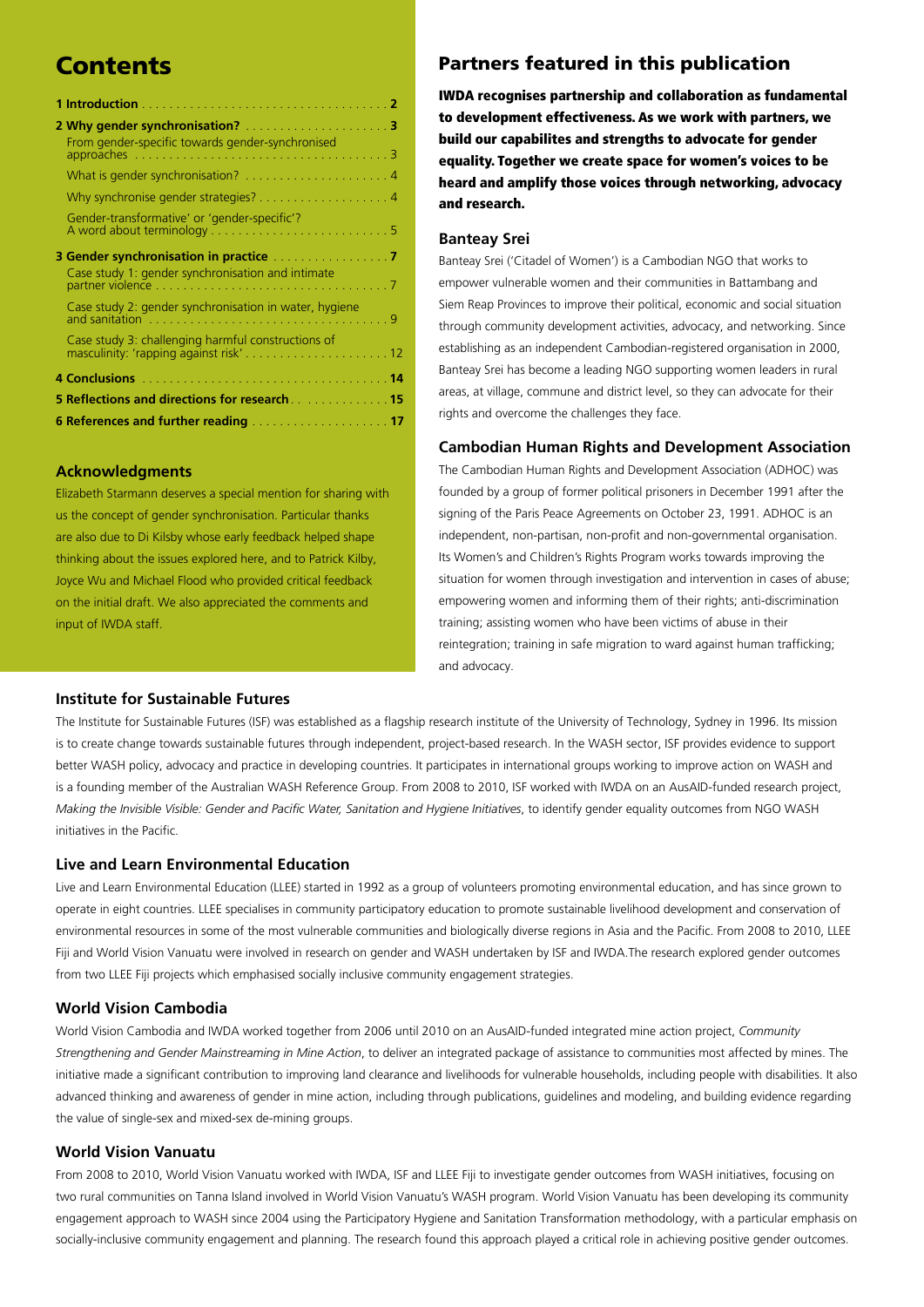## Summary

Working with women and men in addressing gender inequalities makes sense. These inequalities are located in the socially-accepted roles of men and women and in the wider institutions that shape their rights and opportunities. Yet decades after Gender and Development overtook Women in Development as the primary framework for analysis and programming, in practice much development work to promote gender equality focuses predominantly on women, or on men (Greene and Levack 2010).

This first issue of *Gender Matters* explores the proposition that gender inequalities and harmful gender norms may be most effectively addressed by working with both women and men, *in an intentionally coordinated or synchronised way*. Greene and Levack, on behalf of the Interagency Gender Working Group,<sup>1</sup> propose the concept of 'gender synchronisation' to capture this idea. While we have some reservations about the language, we believe the concept warrants further discussion in relation to its potential, limits and requirements. We refer regularly to Greene and Levack's paper in doing so as there have been few subsequent citations.

We explore the relevance of gender synchronisation beyond public health, drawing on practical examples from IWDA's work with partners in diverse fields including intimate partner violence, water, sanitation and hygiene, and de-mining. We suggest that strategically linking gender-related work with women and men can strengthen outcomes. This includes identifying productive spaces for change and ways of negotiating change as positive for both women and men. Our aim is to encourage dialogue about what this approach adds to existing efforts to transform gender injustice, and where further development is required. We also want to encourage evaluation in light of evidence – what difference does gender synchronisation make? What are the practical limitations – for example, is it feasible in the services area given the inherent complexity of the operating environment?

In their reflections on the concept, Dr Michael Flood and Dr Patrick Kilby balance promise with caution, draw our attention to risks, and point to work that needs to be done in further developing the concept and building evidence for its use.

Gender synchronisation does not imply abandoning gender-specific initiatives, but rather, argues that these may be most transformative when pursued *in intentional association*. As programs work to support more diverse and equitable roles and opportunities for women and tackle discriminatory institutional and cultural barriers, it follows (for example) that engaging men and institutional power holders about the individual and collective benefits of making space for those changes can hasten or extend positive outcomes. We recognise that transforming inequalities in power, in the family and wider community, is difficult, long-term work that requires change at many levels – so identifying where men and women might have a shared interest in change is important.

At a time when 'gender' is still too often equated with a focus on women, a focus on *linking* gender strategies underlines the importance of exploring gendered roles and expectations with both women and men, at the same time or sequentially. We believe real opportunities lie in building greater synergies within and between programs targeting women and men, and in designing new initiatives that intentionally coordinate such work to enable change.

While this paper focuses on the primary categories of women and men, and on addressing unequal gender relations, it is not our intention to prescribe or describe only male-female sexual relationships, or to suggest that gender is the only identity that shapes how women, and men, relate. In working to advance gender equality, we are interested in 'how people in the full diversity of roles and relations with one another can overcome negative and discriminatory gender attitudes and behaviours'. (Greene and Levack 2010: 2)

1 A network comprising USAID Cooperating Agencies, non-government organisations, and the USAID Bureau for Global Health.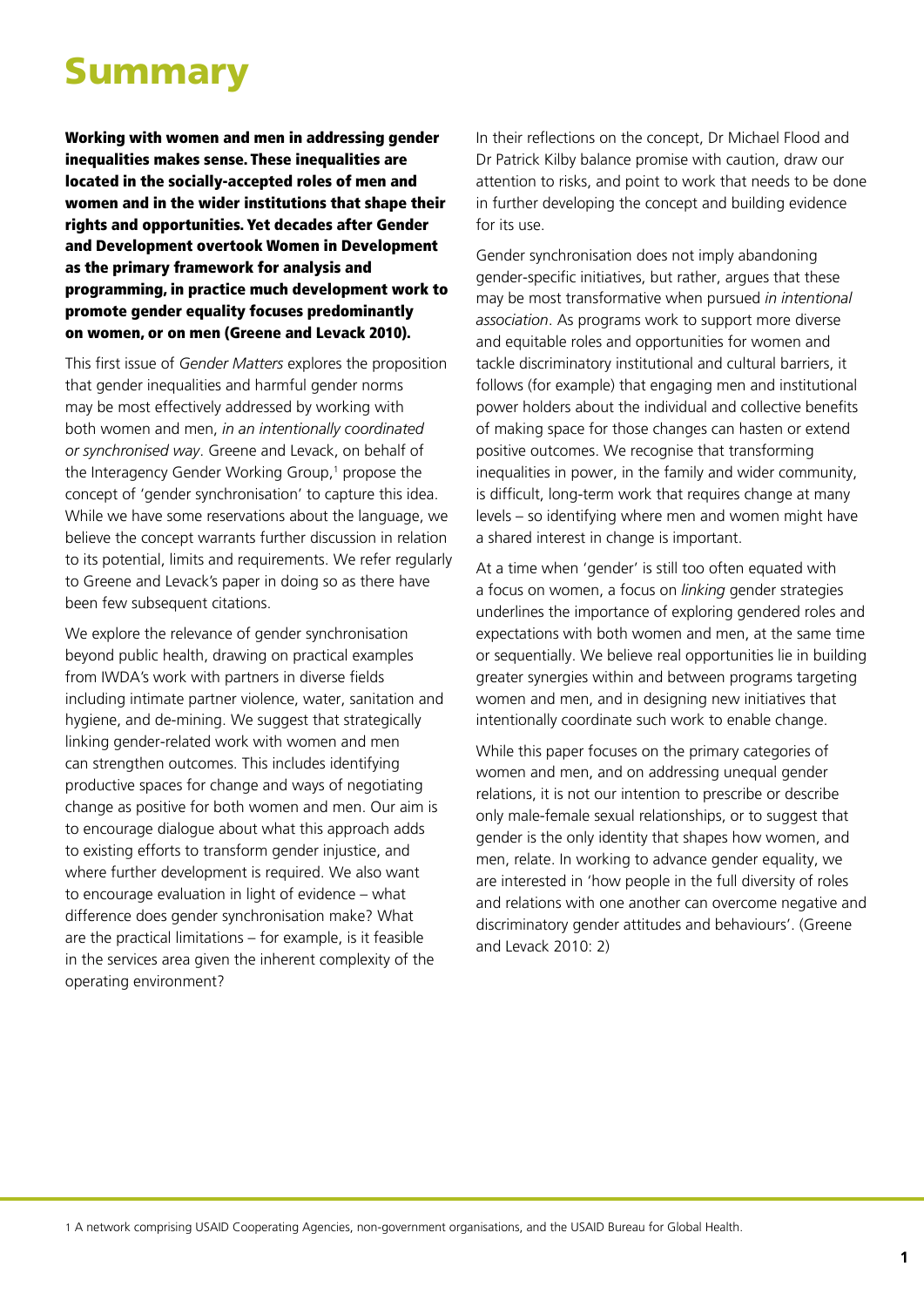## 1 Introduction

Linking work with women and men towards gender equality makes sense. It is consistent with the move from focusing on women's inclusion in development initiatives (a Women in Development or WID approach) towards a Gender and Development (GAD) approach that 'focuses on the socially constructed basis of differences between men and women and emphasises the need to challenge existing gender roles and relations' (Reeves and Baden 2000: 33). In practice, much gender-focused development work involves an either/ or approach, focusing on either working with women or engaging with men (Cleaver 2002, Greene and Levack 2010, Kilby and Crawford 2011). While a sex-specific focus is unsurprising and necessary given the power differentials and social norms at play, transforming gender inequality also requires attention to the *relational* aspect of gender relations.

The value of working in a *coordinated* way with both women and men to challenge and transform inequitable gender relations remains surprisingly under-discussed in the literature and under-used, or at least under-reported, in practice. Recently, 25 development and gender specialists with long experience in working with men and with women came together to explore the strengths and weaknesses of sexual and reproductive health programs that address gender inequities by working with men, or women, or both. They identified some inherent limitations in pursuing change through separate initiatives with women and men and promoted the value of intentionally intersecting such work. They argued that programs to address gendered health inequalities and progress gender equality will be more sustainable and transformative if strategies work with both women and men in 'a coordinated or synchronised way' (Greene and Levack 2010: 2). They conceptualised this as *'synchronising gender strategies'*.

We think this approach has broad relevance for development practitioners, beyond its public health origins. It provides a way of focusing on the relational nature of gender work, and on the value of working with men and women together, as well as separately, in transforming the social norms and power structures that root gender inequality deep in all cultures. In so doing, gender synchronisation draws attention to the lack of success in locating gender as central to effective, equitable and sustainable development, beyond high-level policy commitments. It is not just that gender is still too often treated as an add-on or a secondary or peripheral concern. *Integrating gender is also too often approached as primarily a technical matter, rather than as a process of analysing and transforming power inequalities*.

In this context, we think there is value in a stronger focus on coordinating interventions that work with men and women, boys and girls, 'in an intentional and mutually reinforcing way that challenges gender norms, catalyses the achievement of gender equality, and improves health' (Greene and Levack 2010: vi). This is *not* an argument for stopping initiatives that work only with women or with men, but rather, *for building on this work by identifying where an intentional association between such efforts can advance gender equality*. While the literature examining the specific benefits of intersecting work with women and men may be limited, in practice there are existing development initiatives that incorporate such an approach. Some of these are noted in Green and Levack's 2010 paper. This issue of *Gender Matters* seeks to add to this work by reviewing a number of IWDA's initiatives with partner organisations in Asia and the Pacific, through the lens of 'gender synchronisation'. The aim is to explore what cooperative approaches to advancing gender equality may offer and encourage further dialogue and reflection about how such approaches can help to close the gender gap.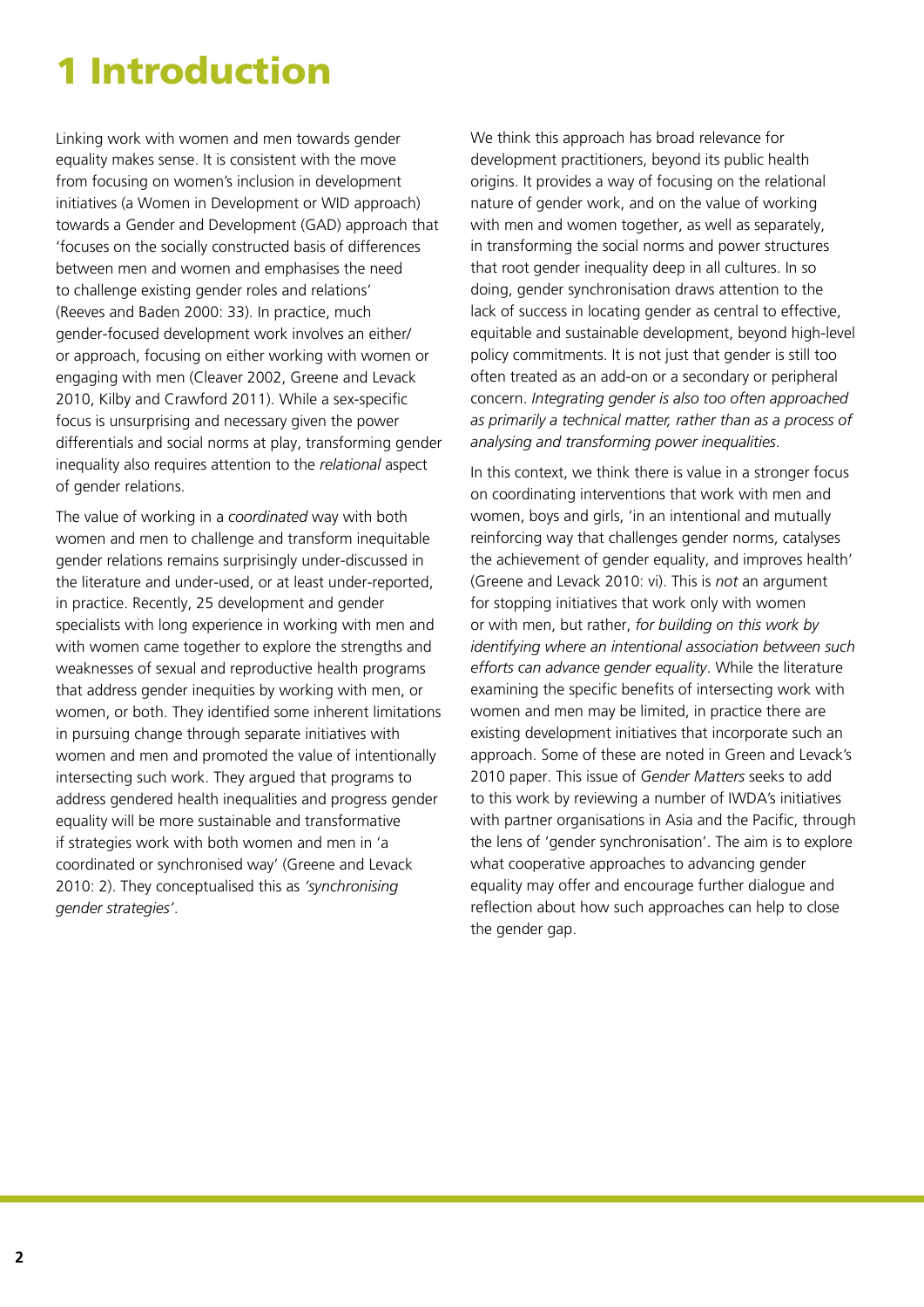## 2 Why gender synchronisation?

In this section we look more closely at the concept of gender synchronisation as an approach to addressing gender inequities – what does it involve and what value can it add?

#### From gender-specific towards gender-synchronised approaches

Although it is possible to identify practical examples of gender-focused programs that intentionally relate work with women and men, to date, and in general, interventions targeting gender inequality have been predominantly gender-specific – working with women or with men – with initiatives to address women's disadvantage remaining more typical. Indeed, gender work is often read as synonymous with a focus on women 'despite all the calls and claims to the contrary' (Zarkov 2007).

To understand the rationale for gender synchronisation, a brief overview of approaches to addressing gender inequality in development is useful. From at least 1963 when a draft of the UN Declaration on the Elimination of Discrimination Against Women was first formally considered, international concerns were being expressed about the impact of discrimination against women on their realisation of rights and access to development. As women's movements were emerging around the world, 'women's issues' were also a focus within the United Nations system. In 1970, the UN agreed that 1975 would be the International Year of Women and mark the start of the UN Decade for Women (1975- 1985). The three objectives for the Decade agreed at the First World Conference on Women in Mexico in 1975 included 'The integration and full participation of women in development'.2

The focus on bringing women into development, known as Women in Development (WID), highlighted that development was not neutral and that women needed to be considered, as women. Not only were women missing out but some development initiatives were actively disadvantaging women because their needs and interests had not been considered (Boserup 1970). This was a problem for the women concerned, and counterproductive for development, given women's central role in agriculture, food production, care and community. The Second World Conference on Women in Copenhagen in 1980 acknowledged the disparity between women's

formal rights and their capacity to exercise them in practice<sup>3</sup>, naming sexism as a contributing factor. Gender-specific initiatives were developed to engage and benefit women. For women in developing countries, decolonisation struggles and the process of transition to independence provided impetus and urgency to claims for women's rights.

Data presented to the Third World Conference on Women in Nairobi in 1985 highlighted that few women had benefited from improvements to date and that more concerted efforts were required, including constitutional and legal measures. *The Nairobi Forward Looking Strategies for the Advancement of Women* (FLS) were agreed as 'a blue print for action to advance the status of women in national and international economic, social, cultural and legal development to the year 2000' (Sandler 1987: 5). The FLS reflected growing recognition of the need to address the structural issues that perpetuated women's marginalisation and disempowerment relative to men, and 'a greater awareness of the ways in which global issues affect women's lives' (Sandler 1987: 5).

Ten years later, at the Fourth World Conference and NGO Forum on Women in Beijing in 1995, thousands of women from every region came together to highlight that development practice biased towards economic growth often increased women's poverty and workload and undermined the basis of women's traditional status and power. While there had been positive developments in the decade between Nairobi and Beijing, profound and interconnected gender inequalities remained, underlining the continued relevance of a focus on women in development, and the urgent need to take account of gender in mainstream development. The outcomes from Beijing marked a turning point, recognising that working with women

**must sit alongside strategies that engage men and women in working together towards mutual goals and greater equality, and address the wider social, economic, cultural and political factors that perpetuate women's inequality (Kilby and Crawford 2011: 3).**

As WID was evolving towards GAD, the impact of the HIV/ AIDS pandemic first began to be felt. Men – especially gay men – began to mobilise to raise awareness among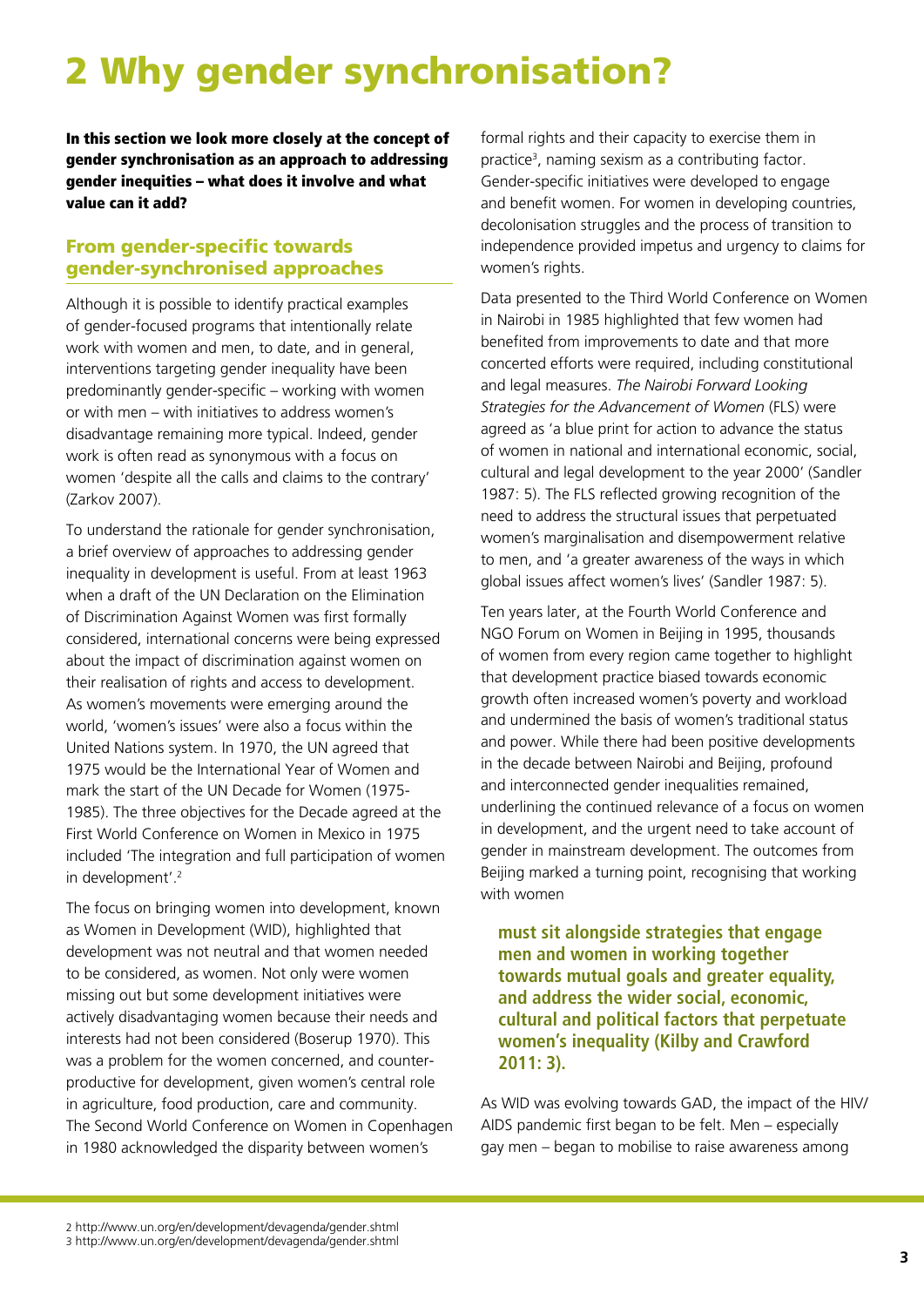other men on health issues and around issues of identity and masculinity, informed by seminal work such as Altman's 1971 *Homosexual: Oppression and Liberation*. Programs sought to 'engage men' following the example of groundbreaking work in South Africa through the MenEngage program<sup>4</sup> and Project H in Brazil.<sup>5</sup> Like women-specific interventions, interventions with men were also influenced by theory. In the 1990s, Connell, Kimmel and others contributed to the emergence of the field of masculinities, which offered a new way of conceptualising multiple, constructed masculine identities and roles. Altman's 2001 *Global Sex* overlaid thinking about sex and gender with the dynamic of globalisation, examining the ways in which desire and pleasure and ideas about gender, political power, and public health are shaped by global economic forces.

In the context of growing attention to men and masculinities, Cornwall (1997) raised concern about the limited focus on the complexities of 'men's experience as men' in Gender and Development work. Further, failing to adequately consider the diversity of individual women and men – characterising men-in-general as 'the problem' and women-in-general as 'the oppressed' – risked also failing

**'to address effectively the issues of equity and empowerment that are crucial to bringing about positive change. To make gender 'everybody's issue', strategies are required that take account of the complexities of difference, and which return to the basic premises on which GAD is founded: that gender relations are fundamentally power relations' (Cornwall 1997: 8).** 

Cleaver's edited collection *Masculinities Matter! Men, Gender and Development* (2002) sought to wrestle with some of the challenges of bringing a deeper understanding of men and masculinities into the Gender and Development frame.

This brief overview highlights how a focus on women, or on men, in development emerged in particular contexts with a clear rationale. Working with women, or men. remains central to understanding the circumstances and complexity of women's and men's lives, safely exploring gender norms and their implications, and addressing power inequalities. But in the face of persistent gender inequality and the continued association of gender with a focus on women, might efforts to transform gender inequality be strengthened by coordinating work with men and women? (Greene and Levack, 2010: 2)

#### What is gender synchronisation?

In their 2010 paper, *Synchronizing Gender Strategies: A Cooperative Model for Improving Reproductive Health and Transforming Gender Relations*, Greene and Levack define gendersynchronised approaches as:

**the intentional intersection of gendertransformative efforts reaching both menand boys and women and girls of all sexual orientations and gender identities. They engage people in challenging harmful and restrictive constructions of masculinity and femininity that drive gender-related vulnerabilities and inequalities and hinder health and well-being (Greene and Levack 2010: 5).** 

4 www.menengage.org

5 The genesis of both programs is briefly summarised in the Green and Levack paper.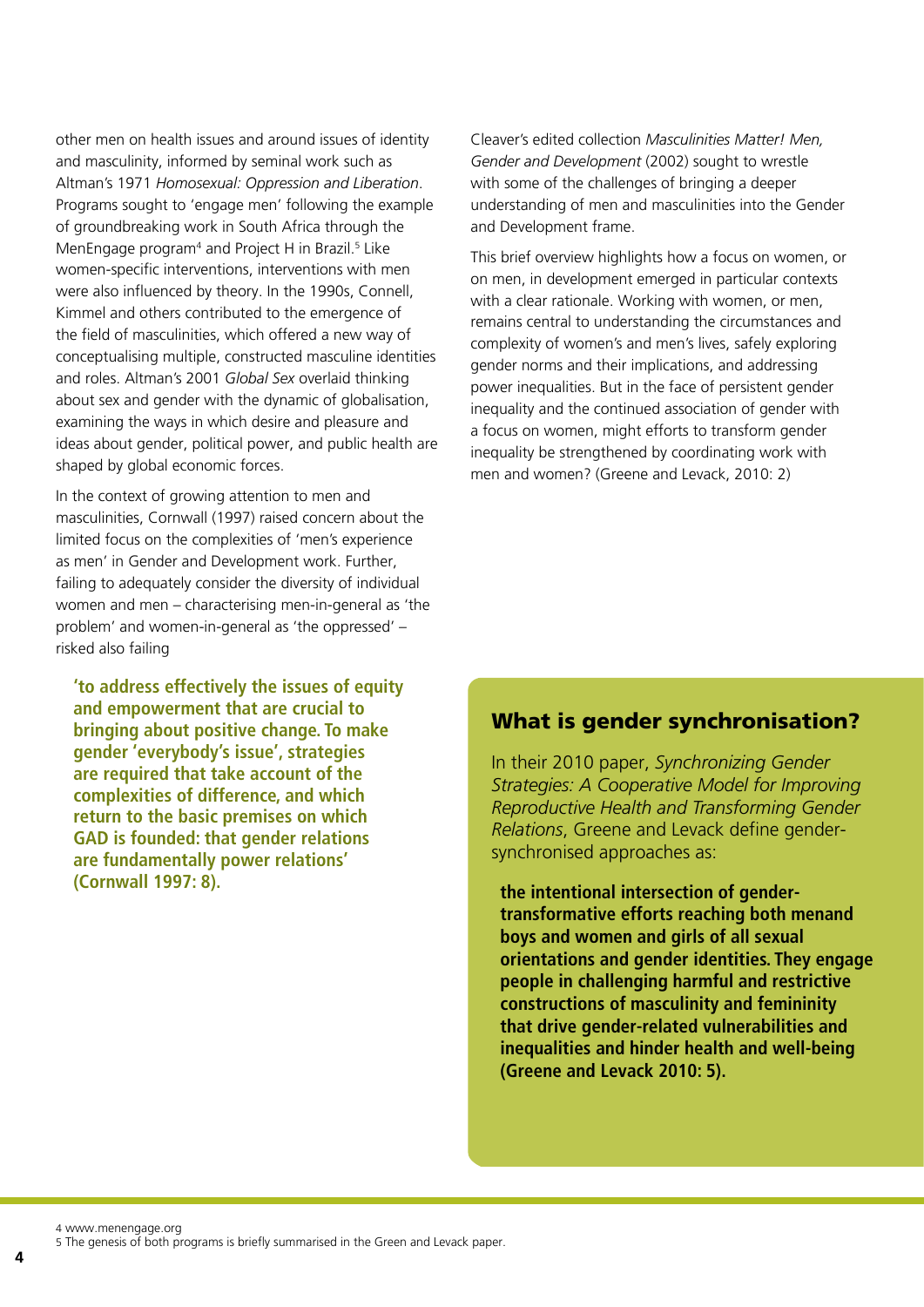#### Why synchronise gender strategies?

#### **Consistency with Gender and Development thinking:**

GAD has largely supplanted WID as the theoretical framework for considering gender issues in development. However, evidence suggests less internalisation of the idea that GAD involves working with both women and men to address the socially constructed and unequal power relations between them. A core insight of GAD is that such inequality is reproduced in relationships, structures and institutions, and transforming inequality will require change at each level. Using a synchronised approach to intentionally address the relational nature of gender is a logical progression within Gender and Development.

#### **Community demand:**

While some women and women's organisations remain firmly convinced of the need to focus on women, and see a focus on involving men as taking the spotlight off women and their inequality, other women and women's organisations see interventions that work with men and women as key to change. In the Community Action Against Violence Against Women (CAAVAW) project in Cambodia featured in case study 1, women's own analysis of the gendered nature and effects of intimate partner violence suggested the need for harmonised approaches that engaged women and men.

#### **Avoiding reinforcing gender stereotypes:**

There is a risk that working with only one sex to deconstruct gender roles and power may reinforce stereotypes. Sex-specific approaches may also miss opportunities to build greater understanding of the difficulties that gender rigidities create for both women and men, and to explore more equal ways of organising responsibilities and relating. A gender-synchronised approach can address these risks.

#### **New spaces for gender dialogue:**

Synchronising gender-specific approaches can provide new opportunities to bring women and men together to explore gender roles and identify where there are common interests in negotiating more equitable arrangements. Case study 2 from Melanesia is an example of this potential in practice. Safe, appropriate spaces for dialogue between men and women can also highlight the implications of negative behaviours (for example, gambling and drinking on family finances).

#### **Strengthening, not abandoning, gender-specific initiatives:**

Gender synchronisation recognises that initiatives that work separately with men or with women are critical, but that *strategically associating* relevant interventions can assist the process of change.

#### **'Gender-transformative' or 'gender-specific'? A word about terminology**

We propose a slight modification to the initial conceptualisation of gender synchronisation. to keep the transformative purpose of this approach clearly in focus. Greene and Levack present the concept as a progression '*from gender-transformative to gender-synchronized approaches*' where 'gender-transformative' refers to gender-specific interventions that seek to transform restrictive, unequal and harmful gender norms. We think there are advantages to presenting the concept as a progression *from gender-specific towards gender-synchronised approaches*, with the ultimate goal of transforming harmful and inequitable gender norms and relations. This avoids language that, on its own, suggests a need to move beyond gender transformation. In fact, transforming unequal gender roles and responsibilities, norms and institutions is the objective of gender synchronisation – as conceptualised by Greene and Levack, and here. This formulation also makes clear that gender synchronisation proposes building on gender-specific strategies by actively coordinating such work. It is a call to move beyond co-existence of separate initiatives, not to abandon them, to optimise the potential for synergies, to focus on the relational aspects of gender equality work.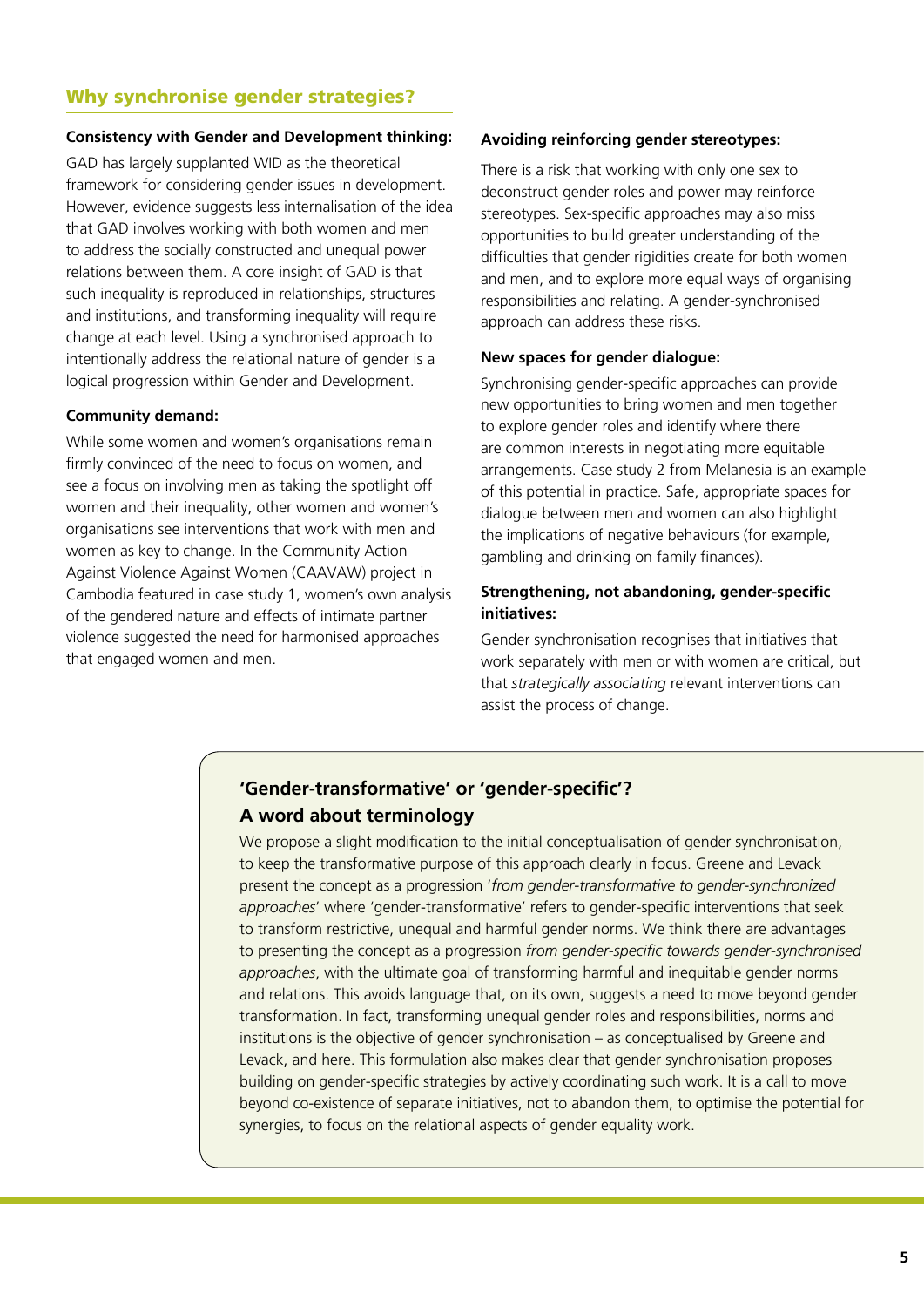## 3 Gender synchronisation in practice

'Gender synchronisation' may be a new way of conceptualising initiatives that intentionally intersect work with women and men towards gender equality, but such interventions themselves are not new. *Stepping Stones* in Uganda and elsewhere, *Soul City* in South Africa, highlighted by Greene and Levack, are examples. This section seeks to add to their work with examples from IWDA's work with partners that use this type of approach, although they pre-date the concept and so don't use the language of 'gender synchronisation'.

The first case study explores a project in Cambodia that linked work with women and men in relation to intimate partner violence. The second case study considers the benefits of synchronising work with men and women in the WASH sector in Melanesia, to create new spaces for dialogue and change in highly gender-segregated contexts. The third case study outlines work with young men and boys and young women and girls in Cambodia to challenge harmful notions of masculinity.

#### Case study 1: gender synchronisation and intimate partner violence

Heise and Garcia-Moreno define intimate partner violence as 'any behaviour within an intimate relationship that causes physical, psychological or sexual harm to those in the relationship' (2002: 89). To date, many efforts to understand and prevent intimate partner violence or to respond to the abuse and provide access to safety, services and justice have been gender-specific, reflecting the history of response and prevention efforts and perspectives about how violence should be addressed. Yet intimate partner violence is fundamentally gendered: it reflects and occurs because of gender inequalities, and the abuse of power. This case study explores the development of a project in Cambodia that coordinated violence prevention and access to justice work with women and men.

#### **Intimate partner violence in Cambodia**

Intimate partner violence, or domestic violence as it is commonly termed in Cambodia (and elsewhere), became part of national policy discussions in 1996 with the publication of the first national survey on intimate partner violence in post-conflict Cambodia (PADV 1996). This report found that intimate partner violence was a

significant problem in Cambodia. Subsequent national surveys including the *Demographic and Health Survey* (2000 and 2010) and the *Violence Against Women: A Baseline Survey* (2005) show that one in four Cambodian women is estimated to be affected. A national legal framework on intimate partner violence has been in place since 2005 (the *Law on the Prevention of Domestic Violence and the Protection of Victims*) although implementation has been limited and under-resourced. For many women, their lack of power is compounded by poverty, a culture of impunity, corruption, and collusion between perpetrators and authorities. Many women are unaware of their rights and legal options and there remains a broad acceptance of a man's 'right' to beat his wife (VAW 2005: 1). In this context, civil society organisations are playing a key role in prevention, the development of support services and networks, legal awareness and access to justice for survivors.<sup>6</sup>

#### **Understanding the space for change**

In 2006, Banteay Srei and IWDA, which at that point had worked together for close to 20 years, in collaboration with ADHOC (Cambodian Human Rights and Development Association), designed the AusAID-funded *Community Action Against Violence Against Women* (CAAVAW) project to tackle intimate partner violence in Cambodia using a community-empowerment approach that linked work with women and men. The three-year project used a mix of qualitative and quantitative methods to obtain and analyse information about which risk factors affected intimate partner violence in its geographic target area. The initiative was designed over six months using a participatory approach that involved local partners and some 160 women and men. Quantitative data from the *Cambodia Violence Against Women: A Baseline Survey* (2005) was combined with qualitative data from focus groups and interviews. During this design process, local women's groups in the project area called for more interventions with men: '*A clear message from most of the women was: talk to the men!*' (*Men's Talk* 2009: 6). This focus was incorporated in the project design.

The CAAVAW baseline assessment in 2007 collected qualitative and quantitative data using 'a communitybased, participatory approach consistent with the design of the project' (CAAVAW Baseline Assessment 2007: 9).

In 2008, in parallel with other community-level initiatives,

<sup>6</sup> It is important to acknowledge that some civil society organisations (e.g. religious, nationalist or cultural groups of various kinds) may also condone or tacitly support gender-based violence.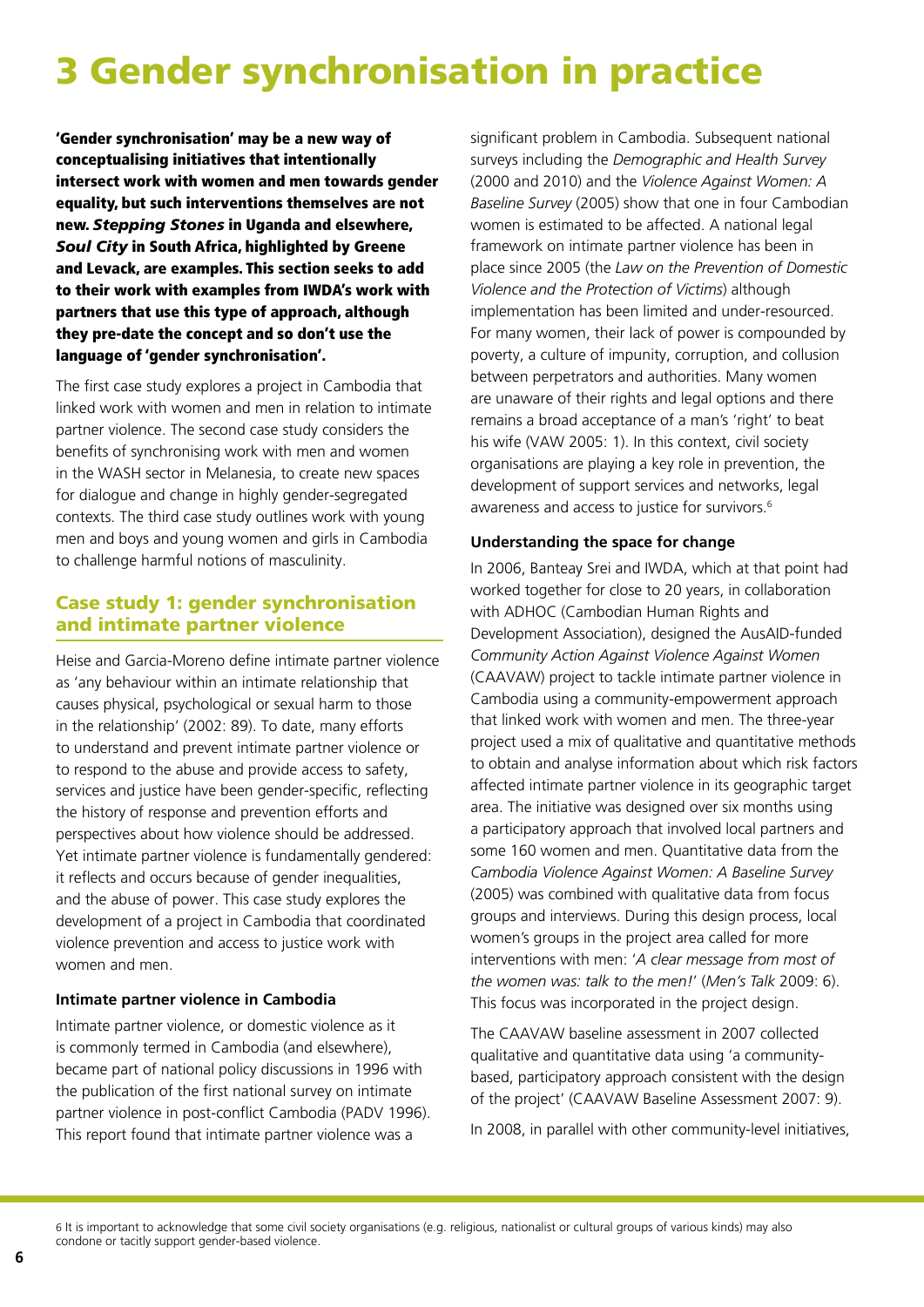a study of men's attitudes towards violence against women was completed. *Men's Talk: Men's Attitudes Towards Men, Women, and Violence Against Women in Cambodia* used a mixed method approach and was designed to inform project initiatives and the ongoing work of partner organisations.

#### **Community Action Against Violence Against Women: project objectives and activities**

The CAAVAW project was designed to reach 47,640 people across 40 target villages over two and a half years in two provinces, Battambang and Siem Reap. The project identified five inter-related objectives to reduce violence against women, addressing risk factors for intimate partner violence at different levels. These objectives reflected the need – as expressed by communities and especially women's groups – to work intentionally with both men and women to prevent intimate partner violence.

**1. Community mobilisation:** To implement a range of sustainable village-based solutions that work towards a reduction in violence against women.

**2. Women's empowerment:** To increase women's awareness, knowledge and confidence to realise their needs and human rights.

**3. Working with men:** To promote village-based dialogue, understanding and action on men's issues.

**4. Working with local authorities:** To enable local authorities to respond to abused women in a respectful and non-discriminatory way.

**5. Support to women:** To provide a full range of support to women who choose to take action in the courts.

The CAAVAW project worked at the individual level to challenge beliefs and actions and inform individuals about their rights. Women were assisted to access support services and where they so chose, to take their cases to court to seek divorce on grounds of intimate partner violence. Multiple strategies were used at the community level. CAAVAW built on existing community structures including the Gender Peace Networks, gender-balanced pairs of male and female volunteers that worked at the commune level. Female and male Gender Peace Networkers worked together, but provided gender-specific support to women's groups and men's groups seeking to address intimate partner violence, and to individuals. Violence Against Women Village Funds were established to provide economic support for victims of intimate partner violence, to enable those who wished to leave violent relationships to do so. Community mobilisation activities raised community awareness about the new laws on domestic violence.



Gender Peace Networkers Photo: Anne Frankenberg, IWDA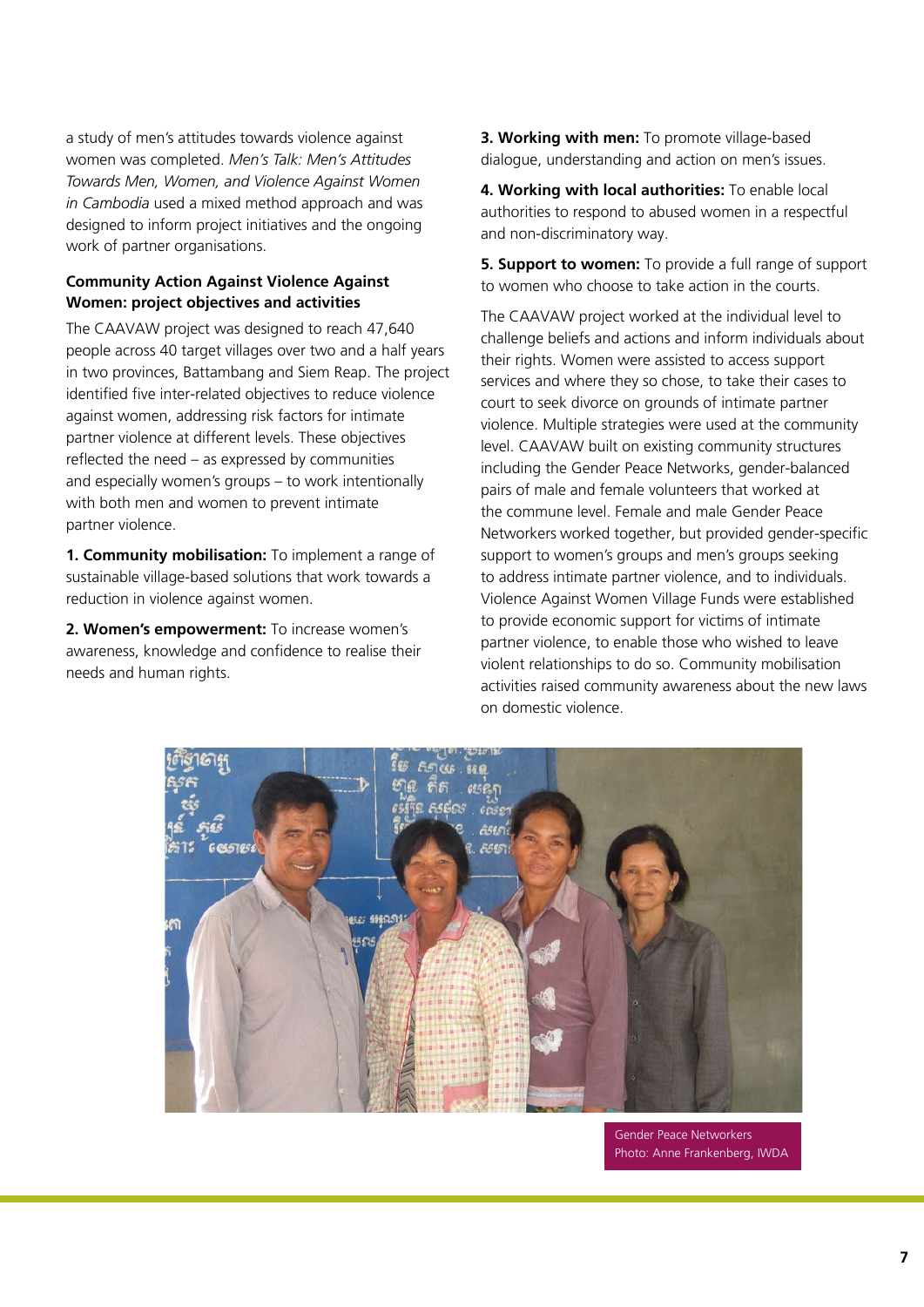Local authorities were trained in responding to violence against women and the domestic violence laws. The project worked directly and indirectly at the relationship level, through couple counselling for identified cases of intimate partner violence and through its work with individual women and men who were partners.7 These different interventions were critical to addressing the underlying gender norms and unequal power relations that contribute to intimate partner violence at community, individual and relationship levels.

#### **Gender synchronisation in Community Action Against Violence Against Women**

The CAAVAW project illustrates a gender-synchronised approach, intentionally intersecting work with women and men to address violence against women through related gender-specific interventions undertaken at the same time or sequentially in the same communities. was at the core of the project, and is an ongoing part of Banteay Srei's work:

**Banteay Srei has a particular focus on building women's capacity and solidarity, but in line with current thinking on gender it recognises the importance of also working directly with men to increase their understanding and capacity to advocate. The end result of the process is women and men who can find and analyse their most crucial community issues and advocate with the appropriate figures for significant and ""** 

**lasting change.**<br>This approach of wo<br>and with men is [use<br>For example, for wo **This approach of working with women<br>
and with men is [used] for all our proje<br>
For example, for women's political<br>
empowerment work we work with mal<br>
local authorities. We provide training to and with men is [used] for all our projects. For example, for women's political empowerment work we work with male local authorities. We provide training to them on gender and coach them to support women's leadership.**  $\bullet$   $\bullet$  <sup>8</sup>

Analysing the CAAVAW project through the lens of gender synchronisation highlights the following insights and learning about using a coordinated approach: 99<sup>8</sup><br>oject thro<br>hlights the coordina

**Women wanted initiatives to work with both women and men:** 

**It was the women who said you should also**<br>
talk to the men. The *Men's Talk* Report<br>
identified challenges for men in how to<br>
be a man. From this we realised that it is<br>
important to involve men in the project. **talk to the men. The** *Men's Talk* **Report identified challenges for men in how to be a man. From this we realised that it is** 

**important to involve men in the project.**<br> **Computed timate partner violence involves both women aren,**<br> **albeit often in profoundly different ways. Prevent**<br> **orts need to work with both men and women, and a Intimate partner violence involves both women and men,** albeit often in profoundly different ways. Prevention efforts need to work with both men and women, and at different levels.

When Banteay Srei began working with men within its projects in 2005, the organisation decided it needed to have both women and men as volunteer Gender Peace Networkers and to recruit male staff.

Same time or sequentially in the same communities.<br>
Working in a coordinated way with both women and men<br>
was at the core of the project, and is an ongoing part of<br>
Banteay Srei's work:<br> **Banteay Srei has a particular focu women but the issue is not just with women. It was difficult for female Gender Peace Networkers and Banteay Srei staff to talk with men involved in family violence. We** 

wanted role-model men to work with men.<br> **Wanted role-model men to work with men.**<br> **Wanter with the University of the University of the University South Anders Constant**<br> **Example 2014**<br> **Example 18 You with the Universit 4 Usually in Khmer culture, men have more power and authority than women. People know that clearly so that it is normal for them to use violence against their wives.<br>But now there are organisations working power and authority than women. People know that clearly so that it is normal for them to use violence against their wives. But now there are organisations working to reduce the problems. There is still some** 

#### **Working with only women may be counter-**

**violence, but there is less than before.**<br> **orking with only women may be counter-<br>
poductive:** working with women in ways that challe<br>
minant gender roles or unequal gender relations m **productive:** working with women in ways that challenge dominant gender roles or unequal gender relations may increase the risk of violence for women (Heise and Garcia-Moreno 2002). Proactively working with both women and men, separately or together, to explore gender roles and the potential and implications of change, can reduce risk by creating a more conducive environment.

7 This raises the issue of a tension in resource-constrained settings where formal violence services are limited, between the value of having some community-based response capacity, and insights from professional settings that point to risks with couples counselling given the power differences that are manifested when one partner is abusive (Hegarty and Taft 2008).

8 Sok Panha, Executive Director of Banteay Srei. Interview with Isadora Quay, 04/05/2012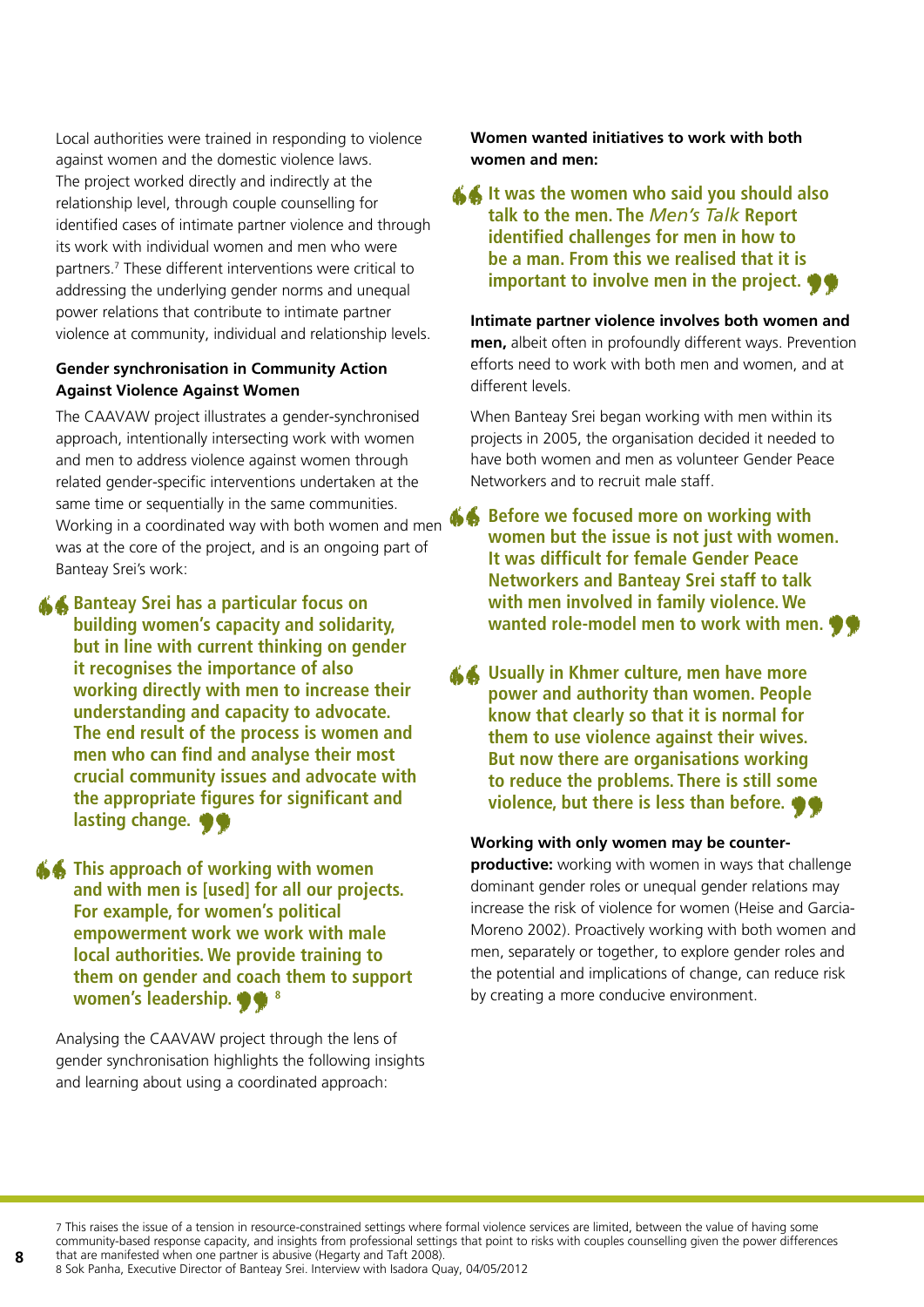When we started raising awareness [about intimate partner violence], then women started to challenge men, then it creates more violence. When we started involving men to learn and reflect about their **intimate partner violence], then women started to challenge men, then it creates more violence. When we started involving men to learn and reflect about their situation, they started to talk to each other. It has been a great approach because men can now see how women contribute to** 

**community development.**<br>
We spaces for gender dialogue between arose through the project's comm<br>
mponents which exposed the comm **New spaces for gender dialogue** between women and men arose through the project's community-mobilisation components which exposed the community to awarenessraising messages that promoted non-violence.

**It's important for both women and men to**<br>
learn about each other and respect each<br>
other so that they can understand each<br>
other's roles. **learn about each other and respect each other so that they can understand each other's roles.** "

#### **Gender-specific strategies: vital but not sufficient?**

Intimate partner violence is a complex, persistent and widespread phenomenon. Publicly available information on what does work in violence against women prevention is improving but limited (Raab 2011: 12, citing Bott 2005 and Raab and Rocha 2010) and there is a 'dearth of high quality evaluations' (Morrison, Ellsberg and Bott 2007: 44). Changes in knowledge and awareness do not necessarily translate to shifts in deeply-rooted attitudes, behaviours and social norms.<sup>9</sup> Gender-specific strategies remain vitally important in providing safe spaces for discussion, strategising and support. Nevertheless, gender synchronisation encourages us to look for potential synergies between strategies working with men and women, to strengthen efforts to tackle the power inequalities at the heart of intimate partner violence. Working in a coordinated way with both women and men may also create opportunities for new dialogue spaces between men and women where both can be heard by the other.

#### Case study 2: Gender synchronisation in water, hygiene and sanitation

This case study shows how linking work with women and men to explore gender norms can create productive spaces for change, even when 'gender equality' is not an explicit focus. The research on gender outcomes from two NGO water, sanitation and hygiene (WASH) projects in Melanesia found unanticipated space for, and change in, gender roles and relations at individual, household and community levels. The case study also highlights different approaches to gender synchronisation, from aligning gender-specific interventions to creating new spaces for dialogue. In a context such as Melanesia where there is significant gender-segregation of roles and responsibilities, spaces for building greater understanding between women and men are important.

#### **Promoting gender equality by working with women and men on water, sanitation and hygiene**

From 2009 to 2011, the Institute for Sustainable Futures at the University of Technology Sydney and IWDA undertook action research with two NGOs, Live and Learn Environmental Education in Fiji and World Vision Vanuatu. The research explored how gender equality can be supported and evaluated in WASH programs in the Pacific. It incorporated two case studies of communities engaged with programs that emphasised community engagement strategies and inclusion.

The research contexts were characterised by limited formal literacy, especially among women, and males in dominant positions as leaders, chiefs and decision makers. A participatory, strengths-based approach was used to define and identify successes related to the situation of women and men and enabling factors that might be replicated.

Although the two NGO projects were not focused on gender equality, they in fact enabled many positive gender outcomes. The research showed how working in an intentional and coordinated way with men and women to create opportunities to try new roles, observe each other and contribute to decision making in areas close to women's traditional responsibilities made it possible for women to take on leadership roles for the first time and for this to be overwhelmingly supported by both women and men.

9 For example, the external evaluation of Oxfam Great Britain's 'We Can' regional campaign in South Asia (2004-2011), Oxfam GB's largest scale intervention on violence against women, found that while there was demonstrable impact in terms of transforming attitudes, the change in social norms was confined to participating organisations, other institutions and localised groups (Raab 2011: 7).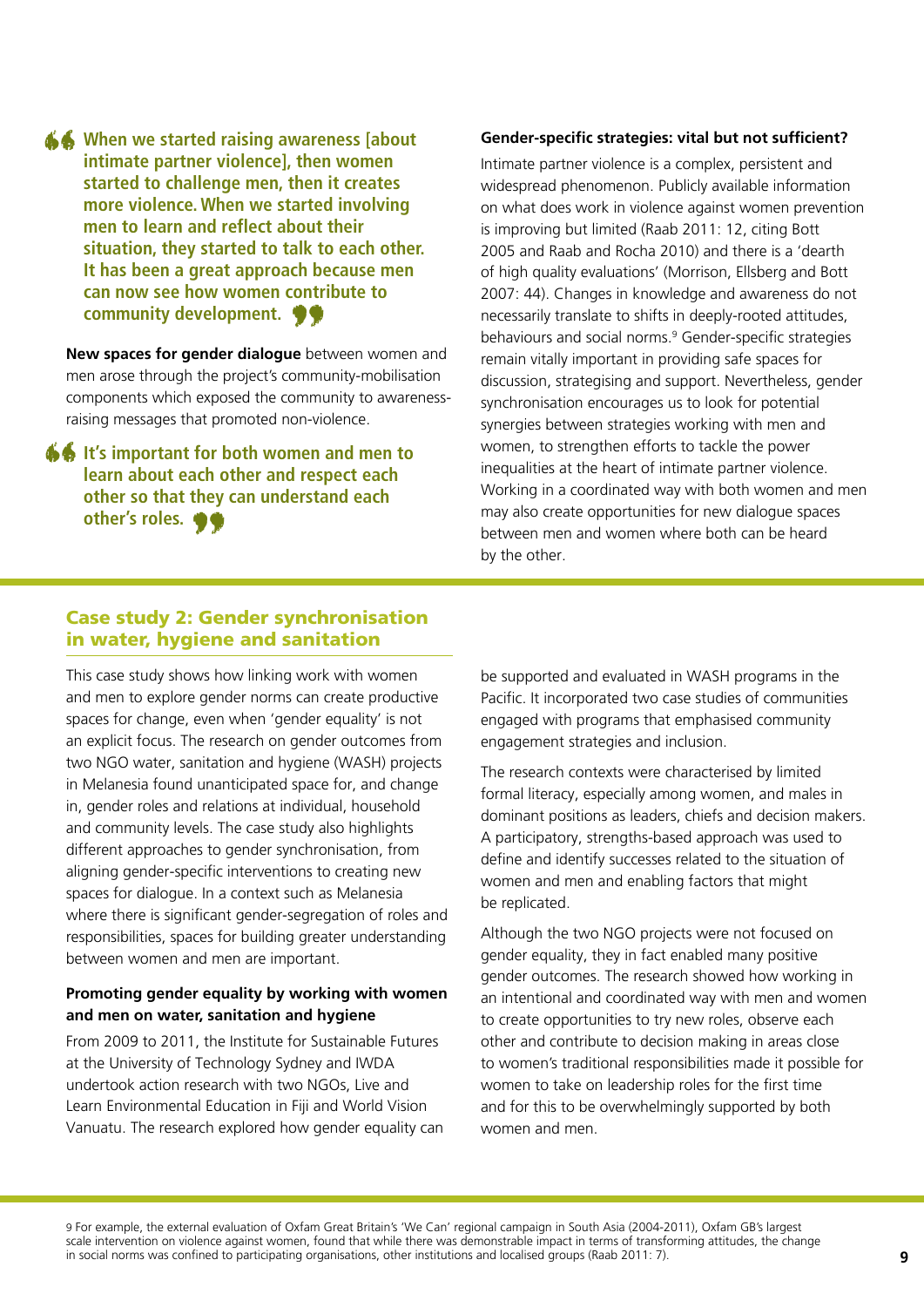#### **Hearing each other: combining single-sex and mixed-sex spaces to enable gender dialogue**

The research process intentionally created single-sex spaces for men and women to explore aspects of their gender roles and relationships that were valued and changes that had occurred in association with the projects. Each group's perspective was then shared with the other with 'rules' that required being listened to respectfully. Structured shared spaces enabled women and men to discuss what is possible now that was new and why this mattered, and their hopes for what might be possible in the future. This put the focus on concrete possibilities and identifying where men's and women's interests overlapped. The quotes below illustrate some of the changes that were particularly valued:

**The response to women has changed, they** are more listened to, there is more trust of women. Whatever project women take a lead in, it is a success. For example in healt issues, drainage, compost. Women have **are more listened to, there is more trust of women. Whatever project women take a lead in, it is a success. For example in health issues, drainage, compost. Women have gained respect. 99**<br>ge<sup>10</sup>

#### **Woman, Senikau village10**

#### **GENDER OUTCOMES IN VANUATU**

- 1. Positive changes in gender relations at the family and/or household level
	- Increased respect given to women by husbands and other men in the household
	- Changes in gender division of labour with men taking on an increasing role in hygiene in their home to support their wives
- 2. Reduction in violence at the household level
- 3. Positive changes in gender relations at the community level
	- Recognition of women's hard work in the community
	- Increased trust in women
- 4. Women's inclusion in decision making processes in their community
	- Women taking on leadership roles for the first time in their community
	- Women's inclusion in committees and decision making processes
	- Increased space and support for women's voices to be heard at community level
- 5. Women's labour in collecting water reduced and their practical need for water, hygiene and sanitation facilities satisfied



Photo: Gabrielle Halcrow, IWDA

**1** was elected to the committee and am<br>very proud, it is unusual to have a wom<br>on a committee and contribute to decis<br>e.g. about payment for water etc. I feel<br>more respected by my husband ... and I **very proud, it is unusual to have a woman on a committee and contribute to decisions e.g. about payment for water etc. I feel more respected by my husband … and I am taking more of a leadership role also in the religious group I am a part of. In my family the relationship is improved and I am happier.** 

**99**<br>"" core **Female water committee member, Puluan village**

10 The names of villages were changed to protect the privacy of communities. Puluan and Nanen villages are in Vanuatu, Senitoa and Senikau villages are in Fiji. More information about the research, case studies and resource materials can be found at www.genderinpacificwash.info.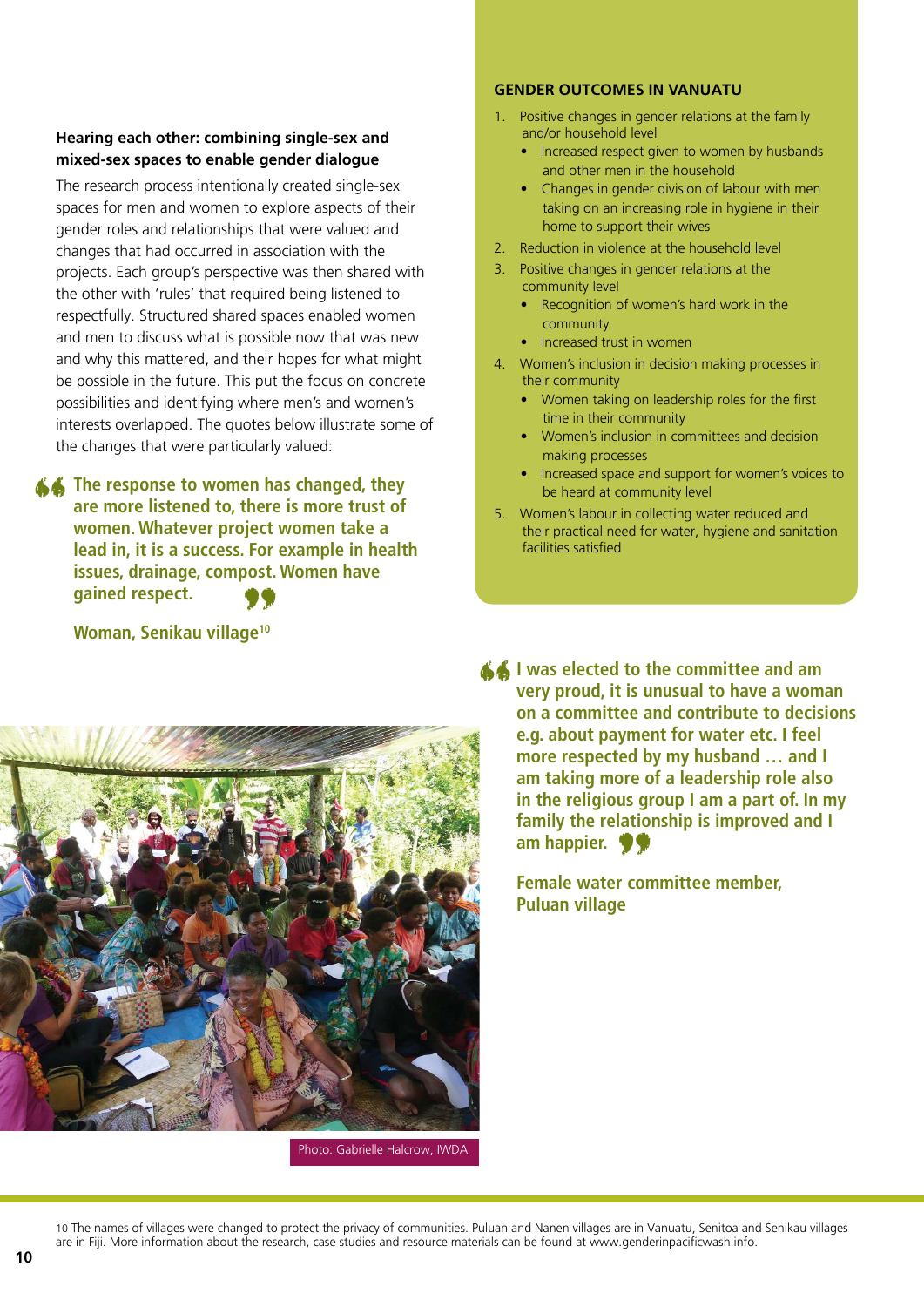#### **GENDER OUTCOMES IN FIJI**

- 1. Increased sense of community unity, through men and women working together
	- Women and men valued working together
	- Increased cooperation and collaboration
- 2. Women's efforts to promote community sanitation and health are recognised
	- Recognition of their role contributed to increased voice at community level
- 3. Women are working together and supporting each other
	- Concerted action to improve WASH
	- Improved relations between women and sense of collective potential
- 4. Women are more respected by men and feel more valued
	- At household and community level
	- increased recognition of the roles women play and their labour
- 5. Women have an increased voice at community level
	- women have increased confidence to speak
	- women being given specific opportunities to contribute their ideas
- 6. Communication between husband and wife has improved
	- Including in relation to how issues were resolved, how household decisions were made and how work is valued
- 7. Men are participating more in household sanitation and water management



Photo: Naomi Carard, UTS

**46** Men acknowledge the amount of work<br>the women have done and their role. M<br>always talk. Women always do the work<br>and are more committed to get things of<br>They take more responsibility. The chan **the women have done and their role. Men always talk. Women always do the work and are more committed to get things done. They take more responsibility. The change is the recognition and that the men see they need to share the labour and recognise the**  work and contribution.<br>"Wan, Senikau village<br>"Water has solved family con

#### **Man, Senikau village**

Water has solved family conflicts, especially violence in homes, because most violence happens just because of laziness to fetch water by men. And now we can see happiness in the home, just because of **violence in homes, because most violence happens just because of laziness to fetch water by men. And now we can see happiness in the home, just because of availability of water. Most of the fighting is**  only about water.<br>Man, Puluan village<br>eing each other: creating

#### **Man, Puluan village**

#### **Seeing each other: creating space for women and men to work together**

Meeting men's and women's practical WASH needs while creating new opportunities for women and actively working to shift gender attitudes and roles, created space for incremental change. Strategies that enabled women to explore new roles and take on leadership positions intersected with strategies to demonstrate to men the value of women's contribution. Creating opportunities for women to take on leadership roles in committees alongside men was central to the process of change. Men and women observed and learned about each other's work, ideas and contributions in practice. Many of the gender outcomes identified by women and men involved shifts in traditional roles and access to decision making, and these changes were overwhelmingly viewed as positive by both women and men. Gender synchronisation highlights the importance of linking work with women and with men, and of creating spaces for dialogue. Enabling women and men to identify the aspects of their relationships that they value and to articulate what they would value even more created constructive space to discuss change and identify gender priorities.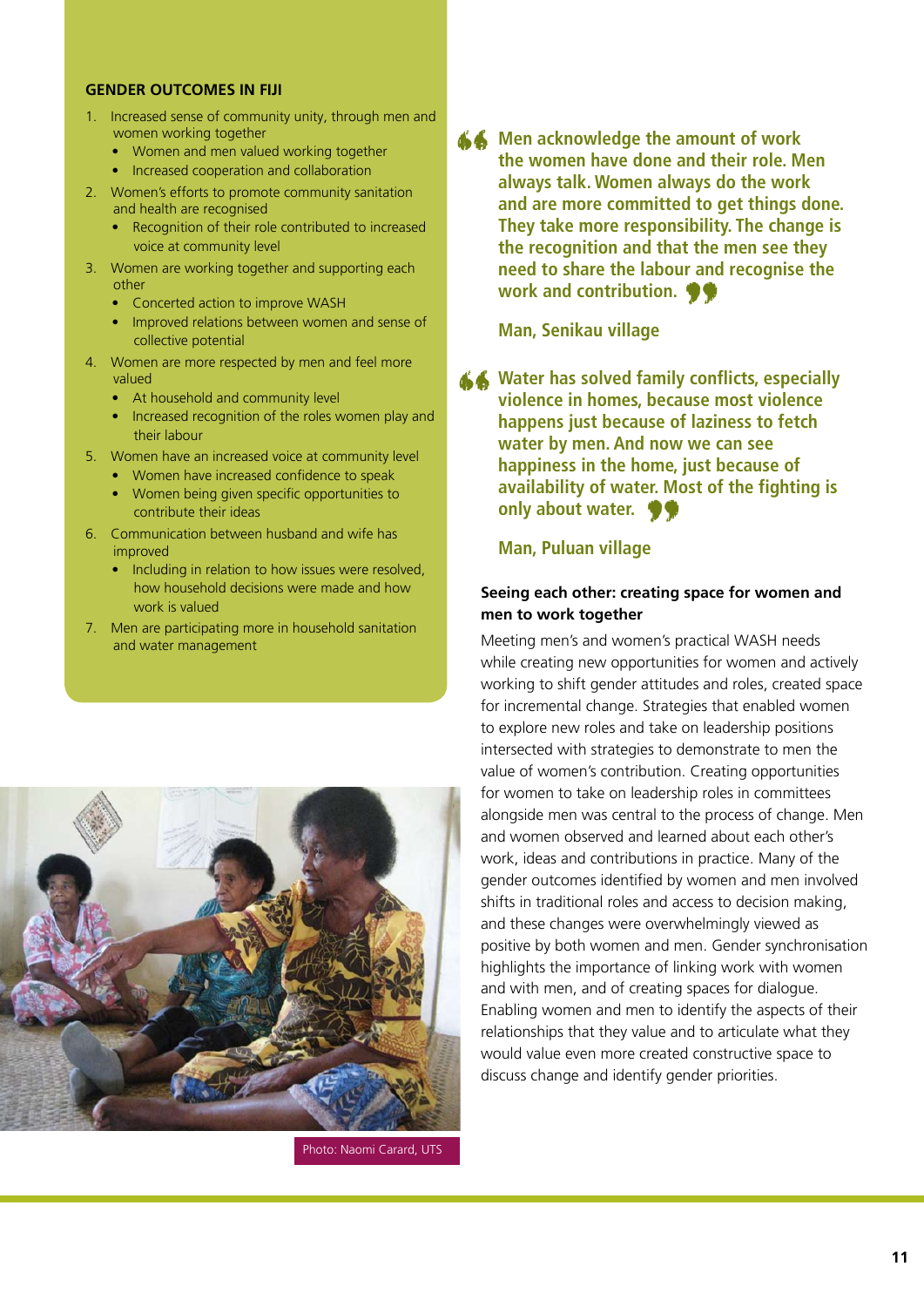#### Case study 3: challenging harmful constructions of masculinity: 'rapping against risk'

Between 2006 and 2010, IWDA partnered with World Vision Australia and Cambodia to provide gender analysis, mainstreaming advice and programming for the AusAID-funded *Community Strengthening and Gender Mainstreaming for Integrated Mine Action* program in rural Cambodia. The program combined de-mining with community development so individuals and communities could benefit from land that mining had rendered inaccessible. As the effects of land contamination and poverty are experienced differently by women and men, IWDA's role was to ensure that the voices of women and men, boys and girls were included in determining priorities for land clearance, de-mining, and development planning, and that messages about the risk of mines were gender-sensitive.

An evaluation of Cambodian mine risk education programs had recommended more targeted campaigns. Teenage boys were identified as at high risk of casualties. While poverty leaves some people with little choice but to risk entering mine affected areas to sustain their livelihood, a smaller group, particularly young men and boys, tamper with mines/unexploded ordinance (UXO) in spite of the risks – and even after receiving mine risk education – to prove they are 'tough'. IWDA piloted an innovative peer-to-peer mine risk education initiative to engage this hard-to-reach group.

Landmine Monitor Report for Cambodia, 2008 323 casualties, comprising

| Men   | 156 |
|-------|-----|
| Women | 121 |
| Boys  | 21  |
| Girls | 19  |

83% of casualties had received mine risk education

Recognising the importance of performance and music for young men and women, the pilot engaged them in writing and performing rap with messages discouraging tampering with UXO. Groups of males and females in their teens and early 20s in three villages were trained in rap composition and performance by professional entertainers. Their messages were presented via a concert and contest to an audience of hundreds including school children, local authorities, UNDP's Equity TV, donors and mine action organisations. The lyrics of all three groups poked fun at common beliefs about tampering and associated gender norms.

Some of the boys doing the rap songs had admitted involvement in tampering, so they were ideal peer role models to reach out to other young people and discourage risk taking. A radio commercial was produced using the winning song and spots were purchased on local radio for a month after the concert. A CD and ten-minute film were also developed.

LOSE YOUR GIRL. THE THIRD TIME YOU The second time you tamper, you tamper, you've lost your girl and you're losing your arm. " **66**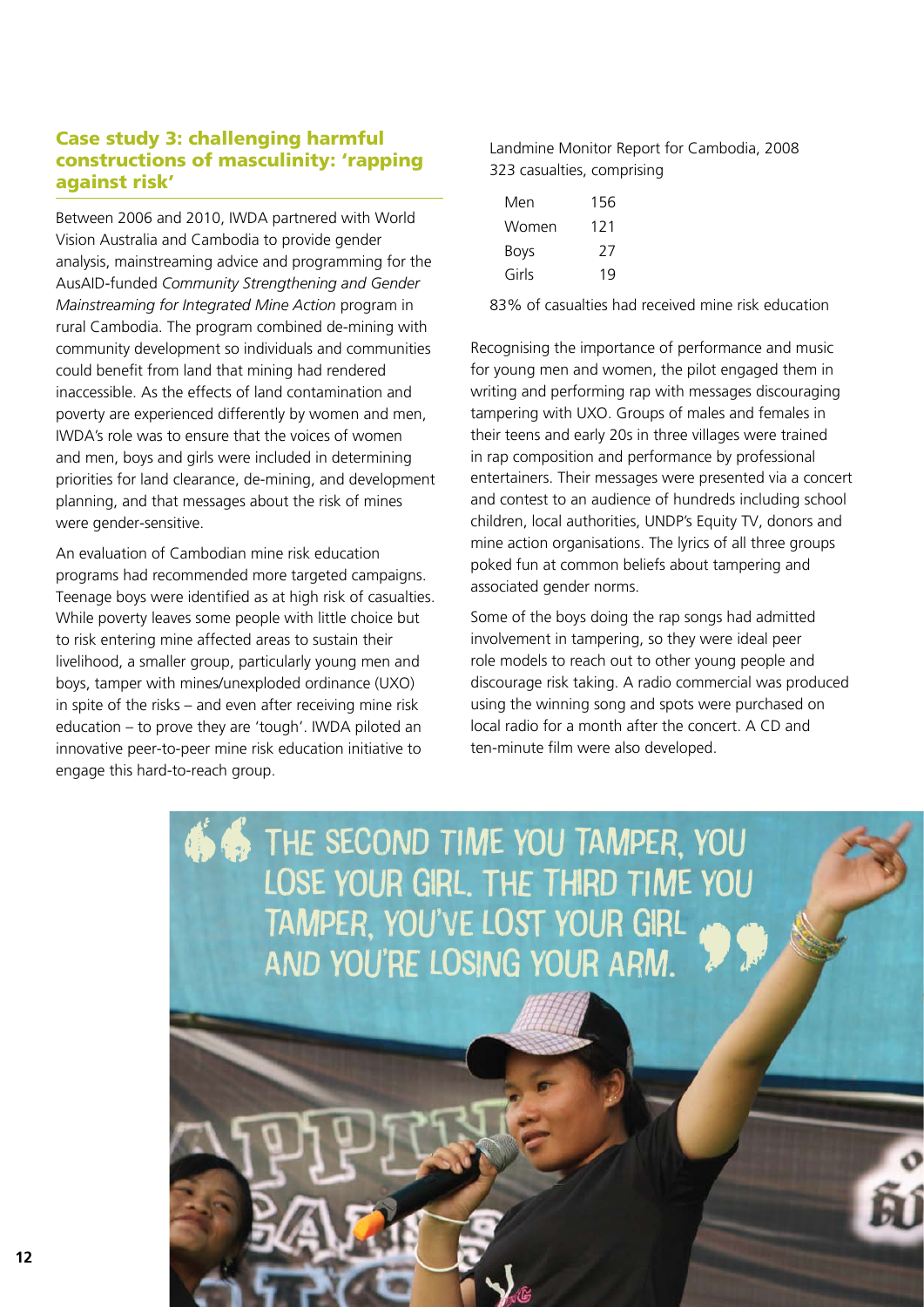The program linked work with young men to challenge harmful constructions of masculinity and work with young women to affirm that they did not consider tampering 'cool' and were not interested in men who put themselves at risk in this way. Young women's full involvement in writing and performing the rap items also challenged traditional expectations of Cambodian women. Youth, men and women alike, reported feeling like 'leaders' in their communities. The focus on teenage boys also helped to challenge the prevailing view that gender is only about 'women's empowerment' and demonstrated how gender analysis can help to address the specific needs and vulnerabilities of men and women, boys and girls.

Beyond the 'Rapping Against Risk' pilot, the wider program reflected a gender-synchronised approach in the deployment of mixed-sex and single-sex de-mining teams. Quantitative and qualitative research found that mixed-sex and single-sex de-mining teams were equally effective at manual mine clearance, and that enabling women to participate in de-mining work provided valuable opportunities for women to earn income, positive role models for rural women, and helped to shift men's views about what work was possible for women. Involving women alongside men enabled reflection on prevailing gender norms.

**We never thought women could do it, but when we saw them in their uniforms, carrying equipment and doing the work skillfully, we understood that they can… I thought they must be scared and that it is very dangerous for them, but now I realise that they have the same training as the men and that the risks are the same too. 99**<br>Ilgre **""** 

**Interview with male villager, Pia Wallgren**

# I am a gangster leader. I am not afraid of mines because my body is tattooed, and I have Khmer magic, so mines will not explode on me. **44**

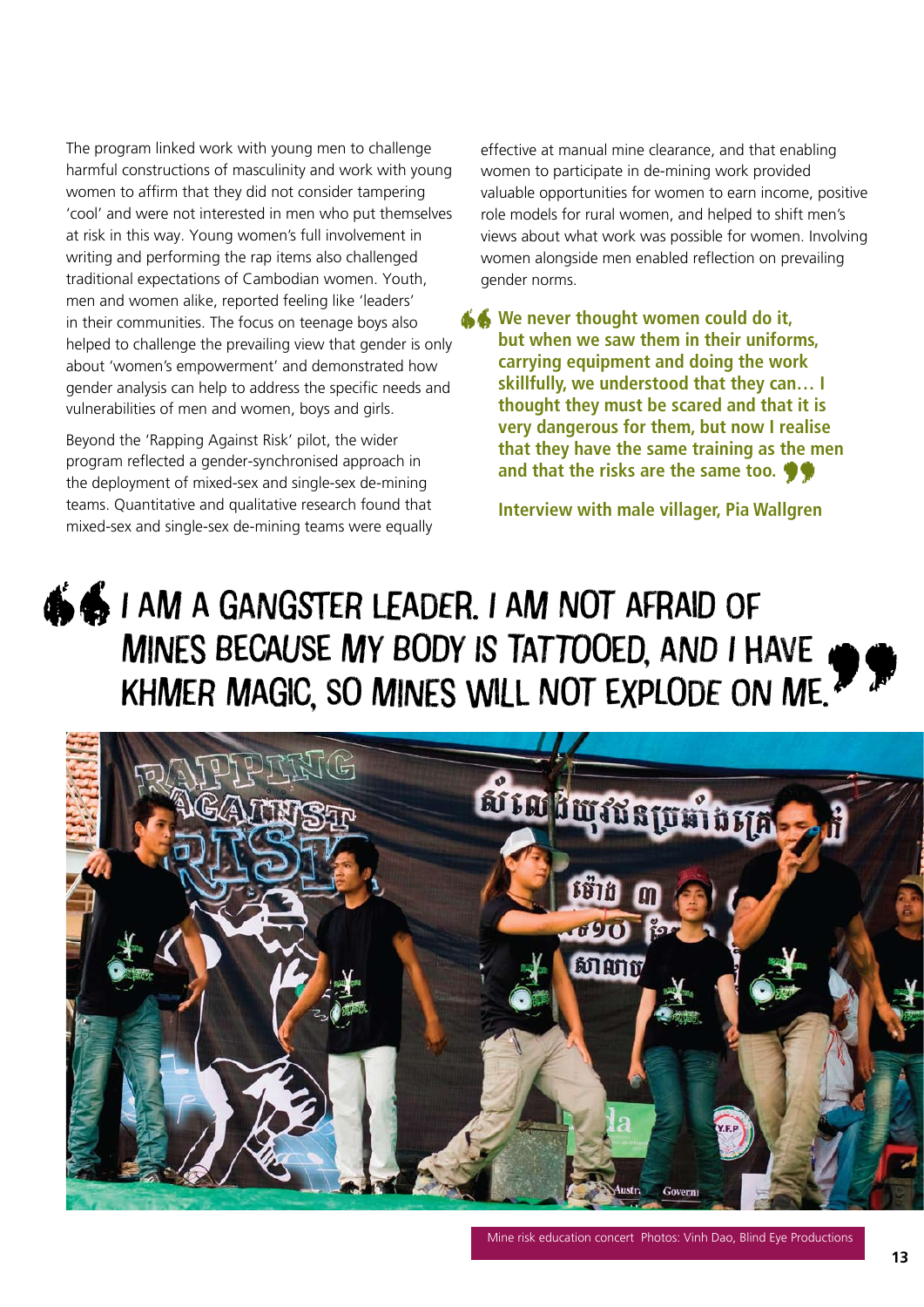## 4 Conclusion

**Gender synchronisation proposes that gender inequalities can be most effectively addressed by strategically** *linking work with men and women towards gender equality***. It is not an argument for abandoning gender-specific spaces or initiatives but for building on these by identifying synergies and, when appropriate, creating spaces that bring women and men together.** Initially proposed in a public health context, this paper argues its wider applicability in development.

Gender synchronisation is consistent with Gender and Development's fundamental concern with transforming unequal social relations between women and men. It focuses our attention on the socially-constructed roles and responsibilities of women and men, on the relationships between them and on the institutions, structures and cultures that reproduce these over time.

**Transforming gender inequality will require change at many levels. Some of the changes required for more equal gender roles and relations are complementary and interdependent**. In contexts where there is significant gender-segregation of roles and responsibilities, creating new spaces for dialogue between women and men can help in identifying areas of shared interest in change. A focus on synchronising gender strategies also underlines that renegotiating gender roles and relations involves relational work and challenging unequal power structures. While a mix of incentives and disincentives will be needed to encourage and support change, change will involve women and men, as individuals, in their relationships, in their families, and in communities. Social constructions of both femininity and masculinity need to broaden and loosen to enable and reproduce such changes over time.

**A focus on coordinating gender strategies with women and men has potential to support a stronger focus on gender equality in 'mainstream' development initiatives.** While these may involve both men and women, it is less common (indeed, rare) for such work to be informed by detailed gender analysis and incorporate specific objectives and strategies to advance gender equality. Gender synchronisation may encourage organisations already working with both men and women to work in more *intentional and gender-informed ways*, by highlighting the value of associating such work for promoting gender equality.

**The** *concept* **of gender synchronisation also has potential to help address two key challenges with gender mainstreaming:** (i) the loss of specific accountabilities for progressing gender equality (gender is 'everywhere but nowhere'11); and (ii) the reality that the dual approach of integrating gender considerations into all development initiatives, and addressing the legacy of past disadvantage through targeted programs, is often reduced in practice to the inclusion of specific womenfocused initiatives.

We have some concern that the *language* of gender synchronisation, as with 'gender' more broadly, may be a barrier to effective work with women and men in some contexts. While this may itself reflect entrenched and unequal gender norms, it is nonetheless real and an important issue for organisations working to address gender inequality. The language of 'synchronisation' may exacerbate this issue, and suggest a technocratic response to what is fundamentally an issue of power. Nonetheless, we think the *idea* of strategically linking gender strategies with women and men can strengthen gender equality work.

This paper aims to encourage further thinking and discussion about the benefits, limits and requirements of coordinating or synchronising work with women and men towards gender equality. In presenting case studies through the lens of gender synchronisation, it seeks to add to the examples of this approach in practice. **Coordinating work with women and men also brings challenges and risks, including that existing inequalities will constrain voice and make respectful and open dialogue difficult.** These sit alongside potential to reinforce current efforts and support dialogue about more equal gender roles, responsibilities and relations.

Gender synchronisation is new terminology but the approach has been in use for some time, including at the behest of communities themselves. **However, there remain important issues to be addressed in elaborating the rationale for gender synchronisation, and evidence to be collected about the difference a coordinated approach makes, how, and in what contexts.**

11 Tiessen, R (2007), *Everywhere/Nowhere: Gender Mainstreaming in Development Agencies*, Kumarian Press, 2007.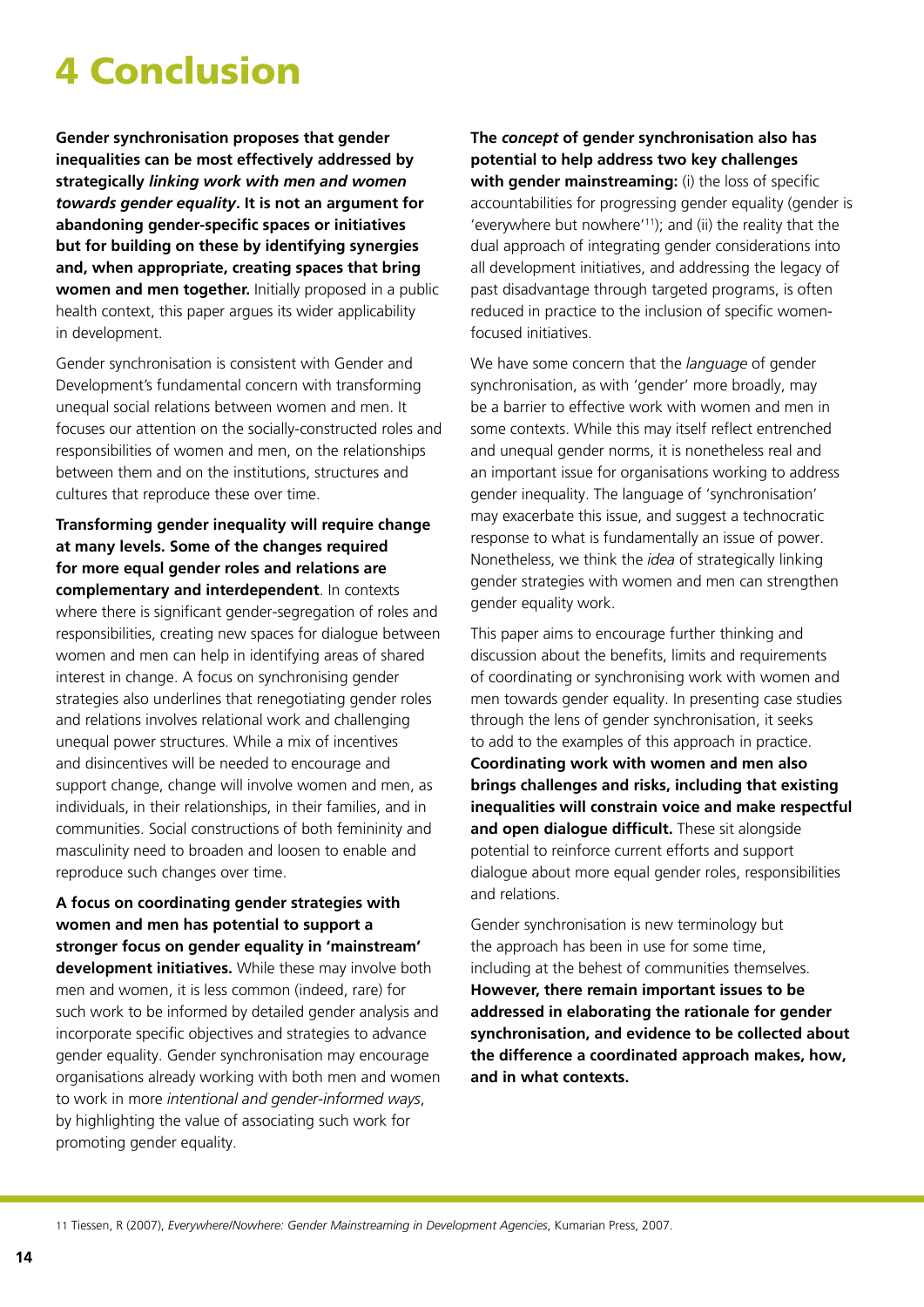## 5 Reflections and directions for research

#### **Dr Michael Flood**

Gender synchronisation is a valuable extension of the ways in which we understand and engage in work to end gender inequalities. It highlights the value of working with both women and men in synergistic ways which intensify impact. At the same time, its character, rationale, and implementation need refinement. Five tasks are vital if gender synchronisation is taken up.

First, gender synchronisation should be framed as an *addition* to feminist or gender-transformative approaches, not a replacement for them. Gender-transformative approaches actively seek to transform gender inequalities. In essence, they are feminist, and it is dismaying that the 'f-word' is all but invisible in this field. Gender synchronisation involves synchronising or coordinating work with women and men to build gender equality, and is a refinement of such work, not a radically new approach to it.

Second, gender synchronisation should mean *more* than simply working with both women and men. There is some slippage in Greene and Levack's original IGWG paper and in other accounts between gender synchronisation as referring simply to working with *both* women and men and as something greater. To earn the label, programming must show evidence of coordination or synchronisation.

Gender-transformative work may involve synchronisation of: (a) *logic:* programs' logic models and theories of change; (b) the *phenomena* – the behaviours, relations, or processes – they seek to *target*; and/or (c) the *strategies* and processes of change they use, such as mixed-sex processes. While gender synchronisation is compatible with sex-specific groups and programs, some practitioners will misread gender synchronisation as requiring mixedsex processes throughout.

Third, the *rationale* for gender synchronisation should be developed further. There are good reasons for efforts aimed at building gender equality to engage men (Flood 2007). However, these are not central to the rationale for gender synchronisation. Instead, important rationales for gender synchronisation include:

- to improve interventions' logic and theory of change
- to target gender relations and interactions in particular • to facilitate greater change by using mixed-sex
- processes.

A gender-synchronised approach may be valuable particularly in addressing gender *relations* – the ways in which men and women interact with, relate to, and treat each other. So far, however, there is little sense of *how* — by what processes and mechanisms — gender synchronisation may increase the impact of our efforts.

Advocates for gender synchronisation must warn against at least four problematic framings of this approach. (a) Essentialist understanding of gender will be reinforced if practitioners understand gender synchronisation as a response to gender 'difference' or 'complementarity', to alleged differences between men and women. (b) Gender synchronisation may be used to play down gender inequalities and neglect men's privilege. (c) In describing the field, advocates should recognise that work with men can be motivated by pro-, non-, and anti-feminist agendas.

(d) Advocates should discourage the conclusion that gender-specific programming now is redundant.

Fourth, as with any approach, gender synchronisation should be evaluated against *evidence*. Empirical support so far is thin. For example, while Greene and Levack cite positive results from programs which work with both women and men, it is not clear that their impact on gender inequalities is any greater because of this. There is no doubt that mixed-sex interventions can have positive impacts, and cross-gender dialogues may be particularly fruitful. At the same time, evidence regarding the merits of single-sex versus mixed-sex groups e.g. in violence prevention is mixed, and there is some evidence that men benefit more than women from mixed-sex programs (Flood *et al*. 2009: 47-50). Mixed-sex programming should be mindful of resistance to feminism and oppressive dynamics of gendered interaction.

Finally, gender synchronisation approaches should move beyond an emphasis on *norms.* In these and in public health and violence prevention approaches more generally, a focus only or above all on norms and attitudes neglects the structural inequalities, collective relations, and social practices which sustain gender inequalities (Pease and Flood 2008).

*Dr Michael Flood is a researcher, educator, and activist based at the University of Wollongong, Australia.*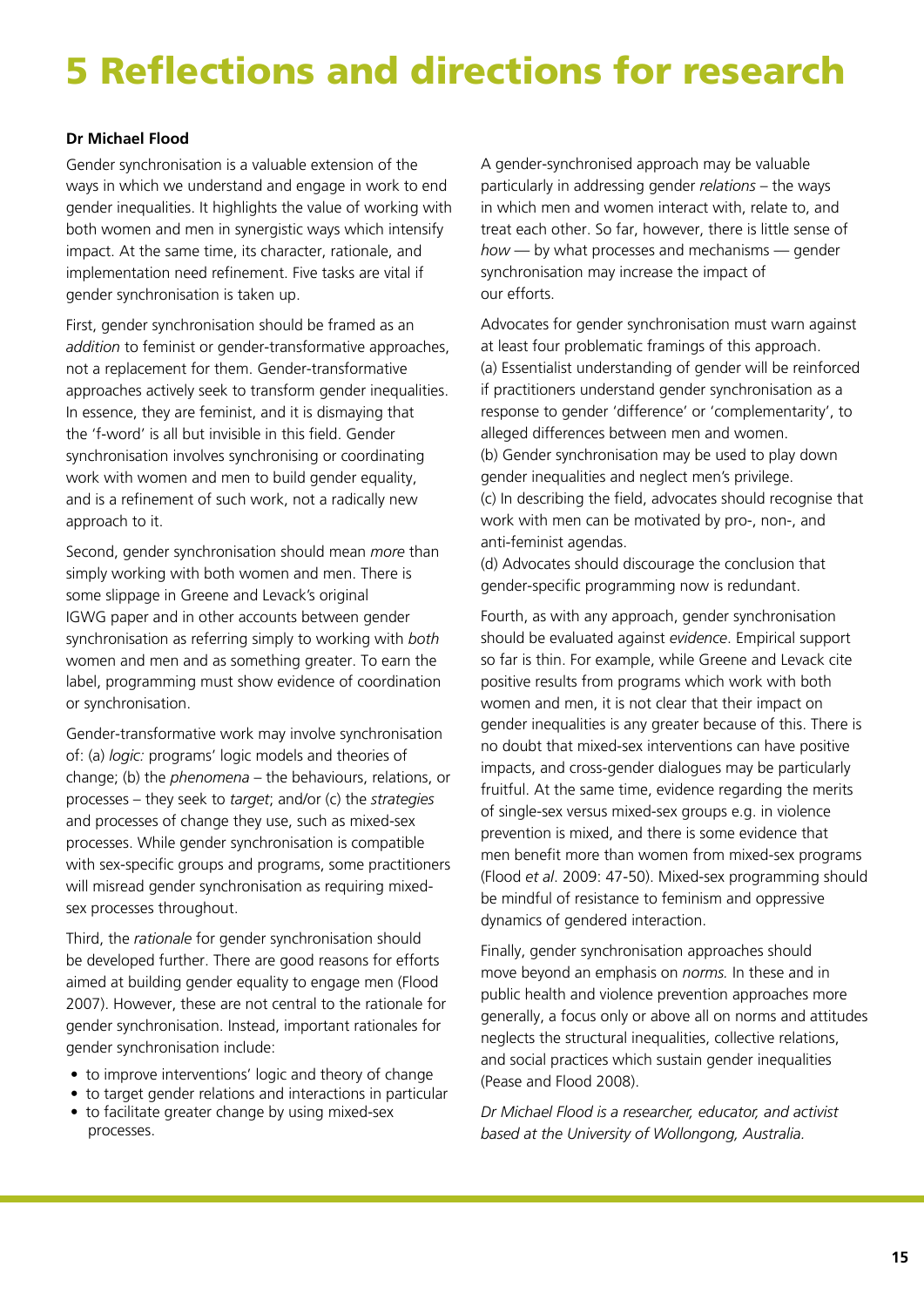#### **Dr Patrick Kilby**

This paper is important as it reinforces, and demonstrates through good practice case studies, what has been known at a conceptual level for a long time: that changing gender relations in some dimensions will require working with both men and women. This has been the case in HIV programs since the 1980s but such practice tended to stay in these narrow confines until the 2000s when engaging men on domestic violence issues was highlighted as an important strategy. Andrea Cornwall in 2000 (and others) called for 'more men in women's projects' (p.19). This call was not taken up as broadly as it should have or could have been. This is in part because to do this effectively would involve challenging prevailing norms and patriarchy, and so it is only in certain circumstances that addressing both men and women around an issue is seen to work.

This is the challenge in working in a coordinated way on gender issues, as such issues involve, at their core, addressing fundamental power imbalances. To some extent this may be intractable; even in liberal Scandinavia, men are not doing housework or looking after children as much as they should be. But in small spaces, prevailing gender norms can be challenged, particularly where there is benefit to both men and women, and the family as a whole. Working with men and women, however, won't address the patriarchy – nobody wants to willingly give up power – so there will always be a need for women's own programs that address issues of rights and access, and for a legislative stick to enforce the many egregious cases of gender injustice.

Care also has to be taken as working with men and women can be counterproductive, for example in genderbased violence (GBV) programs. If men are perpetrators, they can hide their role and take it out on the family later. Challenging the overt physical exercise of power that is GBV has to be handled very carefully and not naively as some programs are doing. Likewise, the all too common (these days) argument that 'men are missing out' has to be challenged, and not let lie as an easy assertion and argument for having men's programs for the sake of having men's programs. Working with men on gender equality has to be in the context of addressing the rights of women.

Overall this paper is an important contribution to moving development agencies to thinking about working with men and women in an 'intentional association', and that programs are constructed carefully to do this. There needs to be some caution that gender coordinated approaches are not seen as a 'silver bullet', replacing existing women's rights programs and other programs dealing with gender injustice. But such approaches should be thought about in any gender analysis of a particular situation. The question should always be asked: is there any way that working with men (as well as women) in this context can improve the program?

*Dr. Patrick Kilby is a researcher and educator based at the Australian National University.*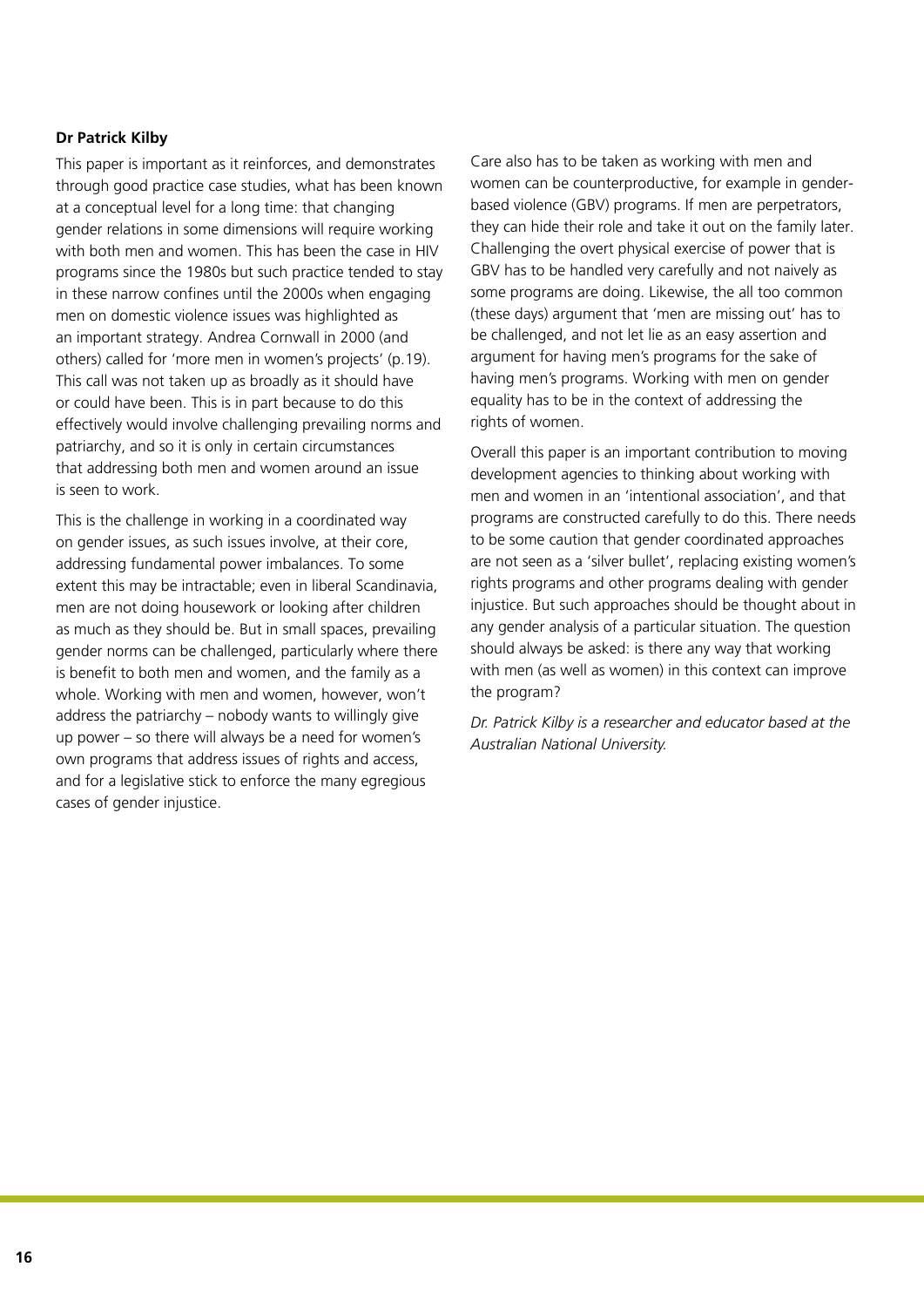## 6 References and further reading

Altman, D (1971), *Homosexual: Oppression and Liberation*, New York, Outerbridge & Dienstfrey.

Altman, D (2001), *Global Sex*, Chicago, University of Chicago Press.

Barker, G, Contreras, J M, Heilman, B, Singh, A K and Nascimento, M (2011), *Evolving Men: Initial results from the international men and gender equality survey (IMAGES)*, Washington D.C., International Centre for Research on Women and Rio de Janerio, Institute Promundo.

Bott, S, Morrison, A and Ellsberg, M (2005), 'Preventing and responding to gender-based violence in middle and low income countries: a global review and analysis', *World Bank Policy Research Working Paper*  3618. Retrieved on 9/8/2011 from http://papers.ssrn.com/sol3/papers. cfm?abstract\_id=754927.

Brereton, H and Lim, V (2009), *Men's Talk: Men's attitudes towards men, women, and violence against women in Cambodia*, Melbourne, IWDA.

Cleaver, F (2002), *Masculinities Matter! Men, Gender, and Development*, Zed Books.

Cornwall, A (1997), 'Men, masculinity and "gender in development"', *Gender and Development,* 5 (2): 8-13 URL: http://www.socialsciences. manchester.ac.uk/gendernetwork/activities/reading/documents/ Cornwall%2097%20men.pdf.

Cornwall, A (2000), 'Missing Men? Reflections on men, masculinities and gender in GAD', *IDS Bulletin*, 31(2):18-27.

Cornwall, A (2003), 'Whose voices? Whose choices? Reflections on gender and participatory development'. *World Development* 31 (8): 1325-1342.

Flood, M (2004), 'Domestic Violence' in Kimmel, M and Aronson, A (eds) *Men and Masculinities: A social, cultural and historical encyclopaedia*, Oxford, ABC-Clio.

Flood, M (2007), 'Involving Men in Gender Practice and Policy'. *Critical Half*, 5: 9-13. URL: http://www.xyonline.net/content/engaging-men- %E2%80%9Cwomen%E2%80%99s-issues%E2%80%9D-inclusiveapproaches-gender-and-development-%E2%80%93-critical-half-sp.

Flood, M, Fergus, L and Heenan, M (2009), *Respectful Relationships Education: Violence prevention and respectful relationships education in Victorian secondary schools*, Melbourne: Department of Education and Early Childhood Development, State of Victoria. URL: http://www. xyonline.net/content/respectful-relationships-education-violenceprevention-and-respectful-relationships-educatio.

Flood, M, Peacock, D, Stern, O, Barker, G and Greig, A (2010), *World Health Organization Men and Gender Policy Brief: Policy approaches to involving men and boys in achieving gender equality and health equity*, Sonke Gender Justice Network, Johannesburg. URL: http://www. xyonline.net/content/who-policy-brief-policy-approaches-involving-menand-boys-achieving-gender-equality-and-heal.

Greene, M and Levack, A (2010), *Synchronizing Gender Strategies: A Cooperative Model for Improving Health and Transforming Gender Relations*, Washington, Population Reference Bureau.

Halcrow, G, Rowland, C, Willetts, J, Crawford, J and Carrard, N (2010), *Resource Guide: Working effectively with women and men in water, sanitation and hygiene programs*, International Women's Development Agency and Institute for Sustainable Futures, University of Technology Sydney, Australia.

Heise, L, and Garcia-Moreno, C (2002), 'Violence by intimate partners in Krug, D, Dahlberg, L L, and Mercy, J A (eds) *World Report on Violence and Health*, Geneva, World Health Organisation.

Itzin, C (2000), 'Gendering domestic violence: The influence of feminism on policy and practice' in Hanmer, J and Itzin, C (eds) *Home Truths About Domestic Violence: Feminist influence on policy and practice-a reader*, London, Routledge.

Kilby, P and Crawford, J (2011) *Closing the Gender Gap: Gender and Australian NGOs*. Canberra. ACFID Research in Development Series Report No.2.

Morrison, A, Ellsberg, M and Bott, S (2007), 'Addressing Gender-Based Violence: A Critical Review of Interventions', T*he World Bank Research Observer*, vol. 22, no. 1.

Pease, B and Flood, M (2008), 'Rethinking the Significance of "Attitudes" in Challenging Men's Violence Against Women', *Australian Journal of Social Issues*, 43: 547-561.

Raab, M and Rocha, J (2010), *Knowledge Asset on Campaigning to End Violence Against Women*, initially cited as 'forthcoming on www. endvawnow.org (draft available from the authors)' and published December 2011 at http://awww.endvawnow.org/en/modules/view/3 campaigns.html#158.

Raab, M (2011), 'The "We Can" Campaign in South Asia, 2004- 2011: External evaluation report', http://policy-practice.oxfam.org.uk/ publications/the-we-can-campaign-in-south-asia-2004-2011-externalevaluation-report-146189.

Rao Gupta, G, Whelan, D and Allendorf, K (2003), *Integrating Gender into HIV/AIDS Programmes*: Expert consultation, 3-5 June 2002, Geneva, Switzerland: World Health Organization.

Tiessen, R (2007), *Everywhere/Nowhere: Gender Mainstreaming in Development Agencies*, Kumarian Press.

*WHO multi-country study on women's health and domestic violence against women: summary report of initial results of prevalence, health outcomes and women's responses* (2005), Geneva, World Health Organisation.